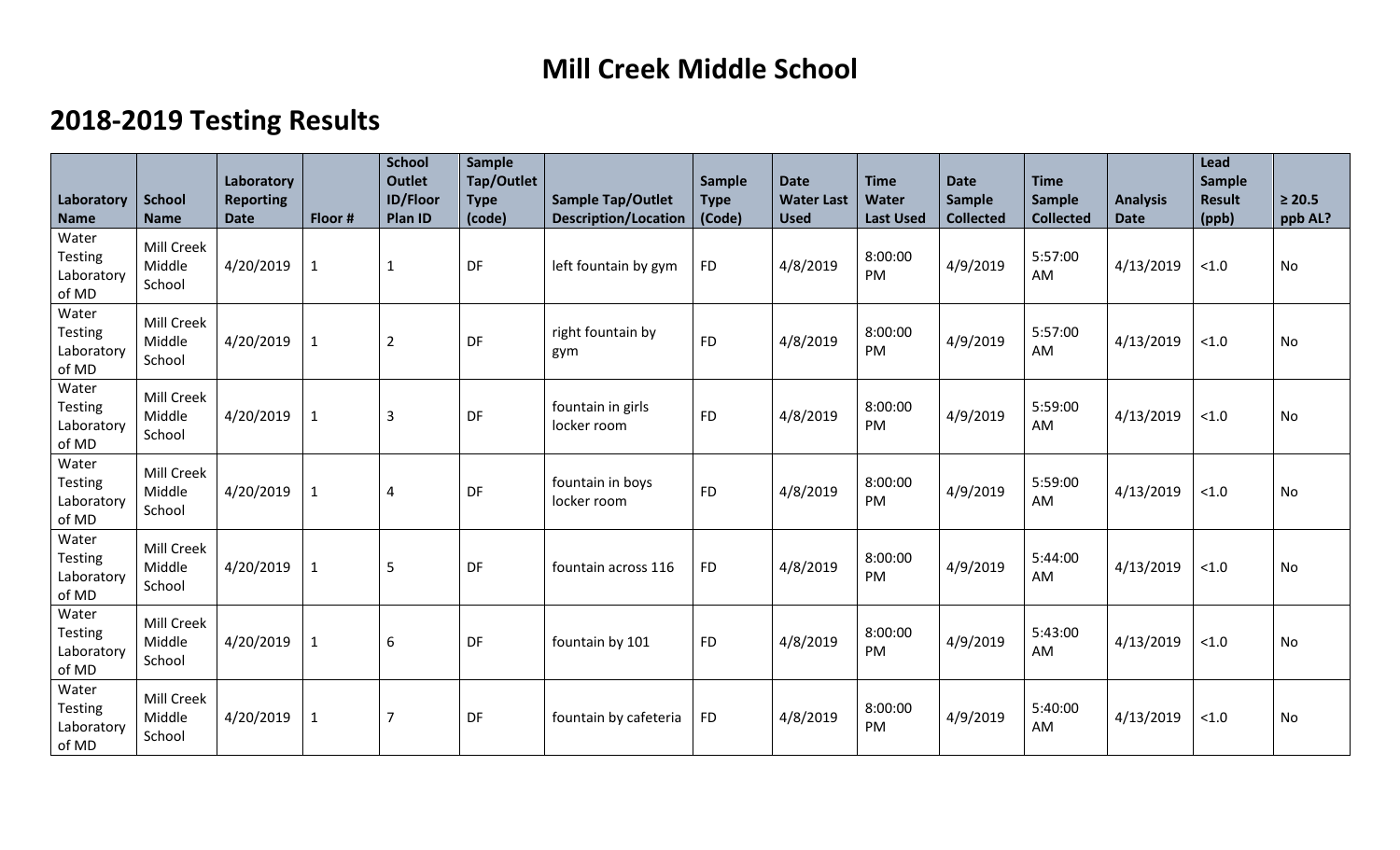| Water<br>Testing<br>Laboratory<br>of MD        | Mill Creek<br>Middle<br>School | 4/20/2019 | $\overline{2}$ | 8  | DF        | fountain 212                       | <b>FD</b> | 4/8/2019 | 8:00:00<br>PM | 4/9/2019 | 5:54:00<br>AM | 4/13/2019 | $<1.0$            | No |
|------------------------------------------------|--------------------------------|-----------|----------------|----|-----------|------------------------------------|-----------|----------|---------------|----------|---------------|-----------|-------------------|----|
| Water<br><b>Testing</b><br>Laboratory<br>of MD | Mill Creek<br>Middle<br>School | 4/20/2019 | $\overline{2}$ | 9  | DF        | fountain 201                       | <b>FD</b> | 4/8/2019 | 8:00:00<br>PM | 4/9/2019 | 5:57:00<br>AM | 4/13/2019 | $<1.0$            | No |
| Water<br>Testing<br>Laboratory<br>of MD        | Mill Creek<br>Middle<br>School | 4/20/2019 | $\mathbf{1}$   | 10 | <b>KS</b> | dish room sprayer                  | <b>FD</b> | 4/8/2019 | 8:00:00<br>PM | 4/9/2019 | 5:46:00<br>AM | 4/13/2019 | $<1.0$            | No |
| Water<br>Testing<br>Laboratory<br>of MD        | Mill Creek<br>Middle<br>School | 4/20/2019 | $\mathbf{1}$   | 11 | KS        | left faucet 3<br>compartment sink  | <b>FD</b> | 4/8/2019 | 8:00:00<br>PM | 4/9/2019 | 5:47:00<br>AM | 4/13/2019 | $<1.0$            | No |
| Water<br>Testing<br>Laboratory<br>of MD        | Mill Creek<br>Middle<br>School | 4/20/2019 | $\mathbf{1}$   | 12 | KS        | right faucet 3<br>compartment sink | <b>FD</b> | 4/8/2019 | 8:00:00<br>PM | 4/9/2019 | 5:47:00<br>AM | 4/13/2019 | $<1.0$            | No |
| Water<br><b>Testing</b><br>Laboratory<br>of MD | Mill Creek<br>Middle<br>School | 4/20/2019 | $\mathbf{1}$   | 13 | IM        | ice machine                        | <b>FD</b> | 4/8/2019 | 8:00:00<br>PM | 4/9/2019 | 5:49:00<br>AM | 4/13/2019 | $<1.0$            | No |
| Water<br>Testing<br>Laboratory<br>of MD        | Mill Creek<br>Middle<br>School | 4/20/2019 | $\mathbf{1}$   | 14 | KS        | faucet on prep table               | <b>FD</b> | 4/8/2019 | 8:00:00<br>PM | 4/9/2019 | 5:50:00<br>AM | 4/13/2019 | $<1.0$            | No |
| Water<br><b>Testing</b><br>Laboratory<br>of MD | Mill Creek<br>Middle<br>School | 4/20/2019 | $\mathbf{1}$   | 15 | KS        | left kettle                        | <b>FD</b> | 4/8/2019 | 8:00:00<br>PM | 4/9/2019 | 5:50:00<br>AM | 4/13/2019 | 1.7               | No |
| Water<br>Testing<br>Laboratory<br>of MD        | Mill Creek<br>Middle<br>School | 4/20/2019 | $\mathbf{1}$   | 16 | <b>KS</b> | right kettle                       | <b>FD</b> | 4/8/2019 | 8:00:00<br>PM | 4/9/2019 | 5:51:00<br>AM | 4/13/2019 | $\vert 1.0 \vert$ | No |
| Water<br>Testing                               | Mill Creek<br>Middle<br>School | 4/20/2019 | $\mathbf{1}$   | 17 | KS        | left sprayer by walk-<br>in        | <b>FD</b> | 4/8/2019 | 8:00:00<br>PM | 4/9/2019 | 5:52:00<br>AM | 4/13/2019 | 1.6               | No |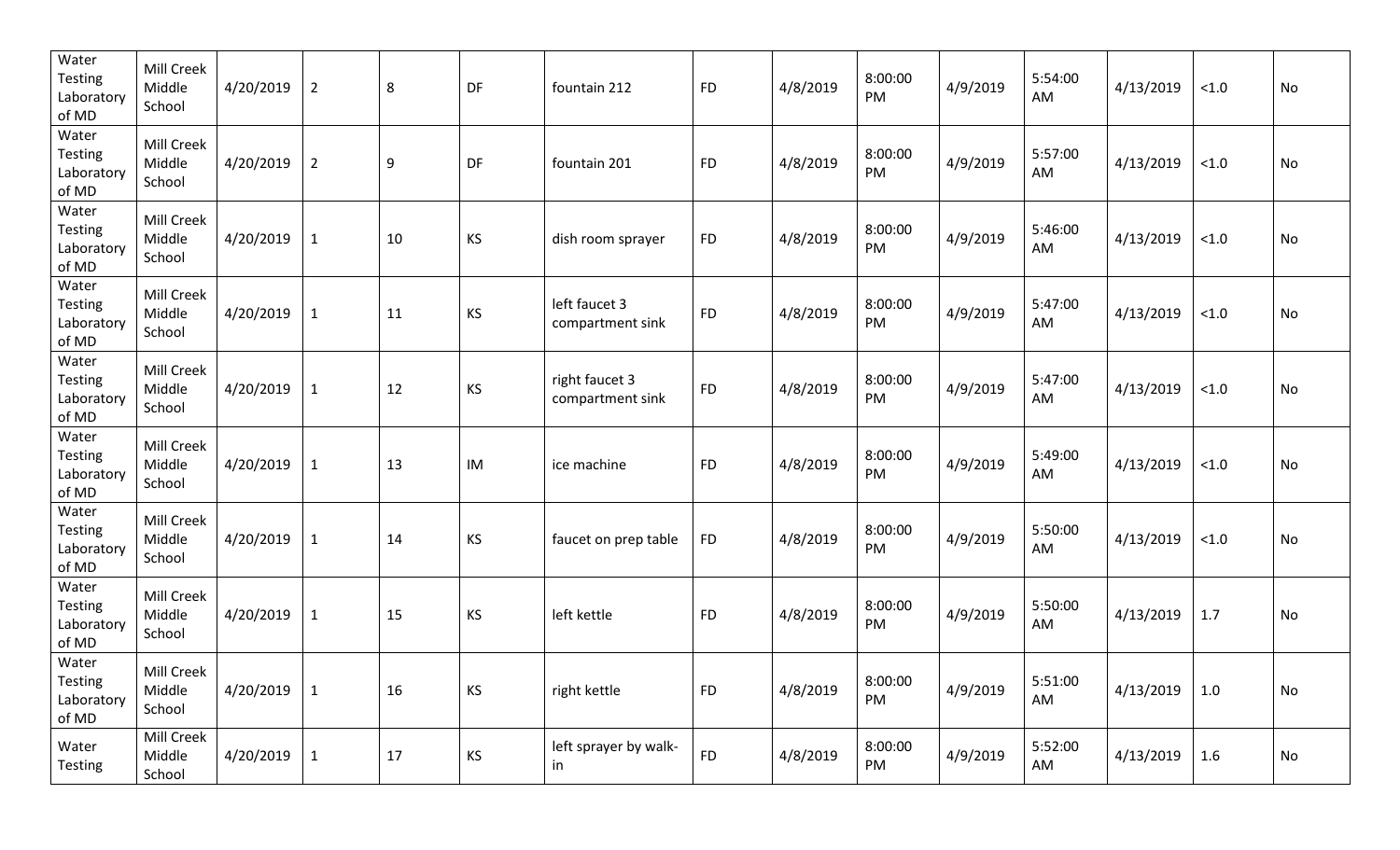| Laboratory<br>of MD                            |                                |           |              |    |           |                                 |           |          |               |          |               |           |        |           |
|------------------------------------------------|--------------------------------|-----------|--------------|----|-----------|---------------------------------|-----------|----------|---------------|----------|---------------|-----------|--------|-----------|
| Water<br>Testing<br>Laboratory<br>of MD        | Mill Creek<br>Middle<br>School | 4/20/2019 | $\mathbf{1}$ | 18 | <b>KS</b> | right sprayer by<br>walk-in     | <b>FD</b> | 4/8/2019 | 8:00:00<br>PM | 4/9/2019 | 5:53:00<br>AM | 4/13/2019 | 1.8    | No        |
| Water<br>Testing<br>Laboratory<br>of MD        | Mill Creek<br>Middle<br>School | 4/20/2019 | $\mathbf{1}$ | 19 | KS        | faucet on 2<br>compartment sink | <b>FD</b> | 4/8/2019 | 8:00:00<br>PM | 4/9/2019 | 5:53:00<br>AM | 4/13/2019 | < 1.0  | <b>No</b> |
| Water<br><b>Testing</b><br>Laboratory<br>of MD | Mill Creek<br>Middle<br>School | 4/20/2019 | $\mathbf{1}$ | 20 | <b>CR</b> | faucet in staff lounge          | <b>FD</b> | 4/8/2019 | 8:00:00<br>PM | 4/9/2019 | 5:44:00<br>AM | 4/13/2019 | $<1.0$ | No        |
| Water<br><b>Testing</b><br>Laboratory<br>of MD | Mill Creek<br>Middle<br>School | 4/20/2019 | $\mathbf{1}$ | 21 | <b>CR</b> | faucet in 125                   | <b>FD</b> | 4/8/2019 | 8:00:00<br>PM | 4/9/2019 | 5:42:00<br>AM | 4/13/2019 | < 1.0  | No        |
| Water<br><b>Testing</b><br>Laboratory<br>of MD | Mill Creek<br>Middle<br>School | 4/20/2019 | $\mathbf{1}$ | 22 | <b>CR</b> | faucet in 127                   | <b>FD</b> | 4/8/2019 | 8:00:00<br>PM | 4/9/2019 | 5:43:00<br>AM | 4/13/2019 | $<1.0$ | No        |
| Water<br><b>Testing</b><br>Laboratory<br>of MD | Mill Creek<br>Middle<br>School | 4/20/2019 | $\mathbf{1}$ | 23 | <b>HE</b> | front left faucet 120           | <b>FD</b> | 4/8/2019 | 8:00:00<br>PM | 4/9/2019 | 5:48:00<br>AM | 4/13/2019 | < 1.0  | No        |
| Water<br><b>Testing</b><br>Laboratory<br>of MD | Mill Creek<br>Middle<br>School | 4/20/2019 | $\mathbf{1}$ | 24 | HE        | middle left faucet<br>120       | <b>FD</b> | 4/8/2019 | 8:00:00<br>PM | 4/9/2019 | 5:48:00<br>AM | 4/13/2019 | < 1.0  | No        |
| Water<br><b>Testing</b><br>Laboratory<br>of MD | Mill Creek<br>Middle<br>School | 4/20/2019 | $\mathbf{1}$ | 25 | HE        | back left faucet 120            | <b>FD</b> | 4/8/2019 | 8:00:00<br>PM | 4/9/2019 | 5:49:00<br>AM | 4/13/2019 | $<1.0$ | No        |
| Water<br><b>Testing</b><br>Laboratory<br>of MD | Mill Creek<br>Middle<br>School | 4/20/2019 | $\mathbf{1}$ | 26 | HE        | middle left faucet<br>120       | <b>FD</b> | 4/8/2019 | 8:00:00<br>PM | 4/9/2019 | 5:49:00<br>AM | 4/13/2019 | $<1.0$ | No        |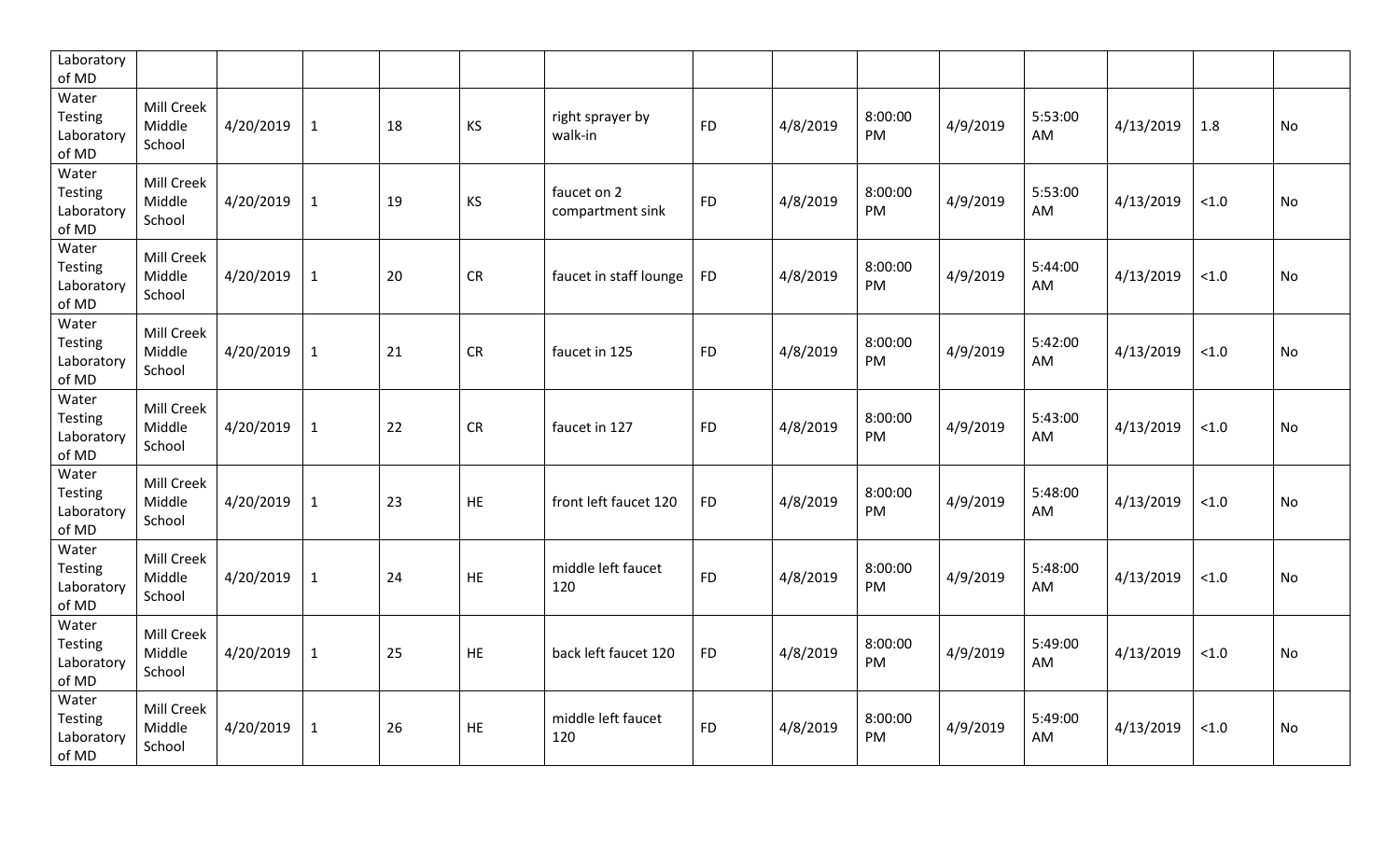| Water<br><b>Testing</b><br>Laboratory<br>of MD | Mill Creek<br>Middle<br>School | 4/20/2019 | $\mathbf{1}$ | 27 | HE         | middle center faucet<br>120 | <b>FD</b> | 4/8/2019 | 8:00:00<br>PM | 4/9/2019 | 5:50:00<br>AM | 4/13/2019 | $<1.0$ | No |
|------------------------------------------------|--------------------------------|-----------|--------------|----|------------|-----------------------------|-----------|----------|---------------|----------|---------------|-----------|--------|----|
| Water<br>Testing<br>Laboratory<br>of MD        | Mill Creek<br>Middle<br>School | 4/20/2019 | $\mathbf{1}$ | 28 | HE         | middle right faucet<br>120  | <b>FD</b> | 4/8/2019 | 8:00:00<br>PM | 4/9/2019 | 5:50:00<br>AM | 4/13/2019 | $<1.0$ | No |
| Water<br>Testing<br>Laboratory<br>of MD        | Mill Creek<br>Middle<br>School | 4/20/2019 | $\mathbf{1}$ | 29 | HE         | right middle faucet<br>120  | <b>FD</b> | 4/8/2019 | 8:00:00<br>PM | 4/9/2019 | 5:51:00<br>AM | 4/13/2019 | < 1.0  | No |
| Water<br>Testing<br>Laboratory<br>of MD        | Mill Creek<br>Middle<br>School | 4/20/2019 | $\mathbf{1}$ | 31 | HE         | far right faucet 120        | <b>FD</b> | 4/8/2019 | 8:00:00<br>PM | 4/9/2019 | 5:51:00<br>AM | 4/13/2019 | 2.1    | No |
| Water<br>Testing<br>Laboratory<br>of MD        | Mill Creek<br>Middle<br>School | 4/20/2019 | $\mathbf{1}$ | 32 | <b>CR</b>  | front faucet 111            | <b>FD</b> | 4/8/2019 | 8:00:00<br>PM | 4/9/2019 | 5:46:00<br>AM | 4/13/2019 | < 1.0  | No |
| Water<br>Testing<br>Laboratory<br>of MD        | Mill Creek<br>Middle<br>School | 4/20/2019 | $\mathbf 1$  | 33 | ${\sf CR}$ | back faucet 111             | <b>FD</b> | 4/8/2019 | 8:00:00<br>PM | 4/9/2019 | 5:46:00<br>AM | 4/13/2019 | < 1.0  | No |
| Water<br>Testing<br>Laboratory<br>of MD        | Mill Creek<br>Middle<br>School | 4/20/2019 | $\mathbf{1}$ | 34 | CR         | faucet in 109               | <b>FD</b> | 4/8/2019 | 8:00:00<br>PM | 4/9/2019 | 5:45:00<br>AM | 4/13/2019 | < 1.0  | No |
| Water<br><b>Testing</b><br>Laboratory<br>of MD | Mill Creek<br>Middle<br>School | 4/20/2019 | $\mathbf 1$  | 35 | DF         | fountain by health<br>room  | <b>FD</b> | 4/8/2019 | 8:00:00<br>PM | 4/9/2019 | 5:42:00<br>AM | 4/13/2019 | < 1.0  | No |
| Water<br>Testing<br>Laboratory<br>of MD        | Mill Creek<br>Middle<br>School | 4/20/2019 | $\mathbf{1}$ | 36 | <b>NO</b>  | faucet in health<br>room    | <b>FD</b> | 4/8/2019 | 8:00:00<br>PM | 4/9/2019 | 5:41:00<br>AM | 4/13/2019 | < 1.0  | No |
| Water<br>Testing                               | Mill Creek<br>Middle<br>School | 4/20/2019 | $\mathbf{1}$ | 37 | IM         | ice machine                 | <b>FD</b> | 4/8/2019 | 8:00:00<br>PM | 4/9/2019 | 5:40:00<br>AM | 4/13/2019 | < 1.0  | No |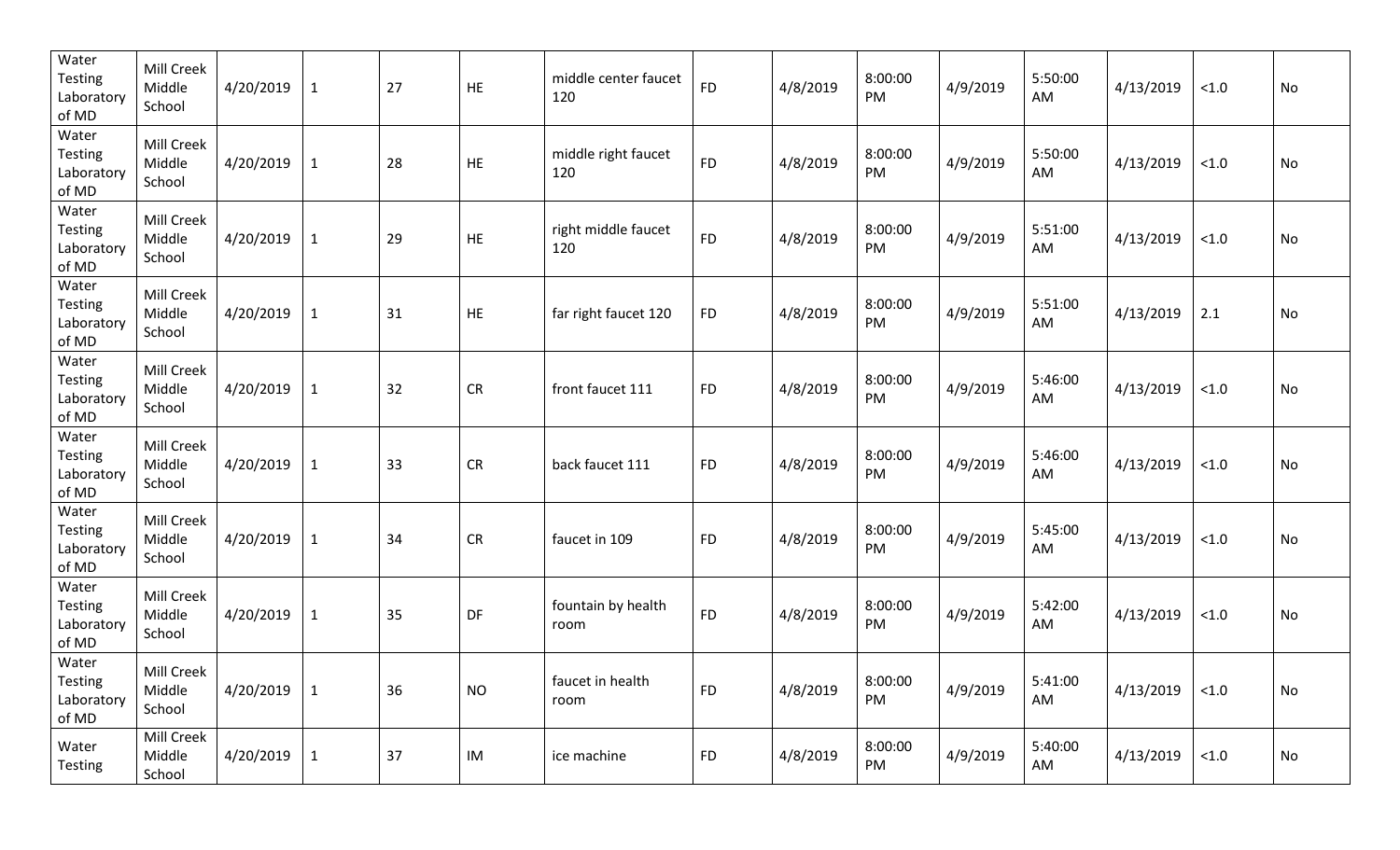| Laboratory<br>of MD                            |                                |           |                |                |           |                                        |           |          |               |          |               |           |        |    |
|------------------------------------------------|--------------------------------|-----------|----------------|----------------|-----------|----------------------------------------|-----------|----------|---------------|----------|---------------|-----------|--------|----|
| Water<br>Testing<br>Laboratory<br>of MD        | Mill Creek<br>Middle<br>School | 4/20/2019 | $\overline{2}$ | 38             | <b>CR</b> | faucet 205                             | <b>FD</b> | 4/8/2019 | 8:00:00<br>PM | 4/9/2019 | 5:56:00<br>AM | 4/13/2019 | $<1.0$ | No |
| Water<br><b>Testing</b><br>Laboratory<br>of MD | Mill Creek<br>Middle<br>School | 4/20/2019 | $\overline{2}$ | 39             | CR        | faucet in prep room<br>between 215/217 | <b>FD</b> | 4/8/2019 | 8:00:00<br>PM | 4/9/2019 | 5:53:00<br>AM | 4/13/2019 | 1.9    | No |
| Water<br><b>Testing</b><br>Laboratory<br>of MD | Mill Creek<br>Middle<br>School | 4/20/2019 | $\mathbf{1}$   | 40             | <b>CR</b> | faucet in 103                          | <b>FD</b> | 4/8/2019 | 8:00:00<br>PM | 4/9/2019 | 5:44:00<br>AM | 4/13/2019 | $<1.0$ | No |
| Water<br><b>Testing</b><br>Laboratory<br>of MD | Mill Creek<br>Middle<br>School | 4/20/2019 | $\mathbf{1}$   | $\mathbf{1}$   | DF        | left fountain by gym                   | <b>FD</b> | 4/8/2019 | 8:00:00<br>PM | 4/9/2019 | 5:57:00<br>AM | 4/13/2019 | < 1.0  | No |
| Water<br>Testing<br>Laboratory<br>of MD        | Mill Creek<br>Middle<br>School | 4/20/2019 | $\mathbf{1}$   | $\overline{2}$ | DF        | right fountain by<br>gym               | <b>FD</b> | 4/8/2019 | 8:00:00<br>PM | 4/9/2019 | 5:57:00<br>AM | 4/13/2019 | $<1.0$ | No |
| Water<br><b>Testing</b><br>Laboratory<br>of MD | Mill Creek<br>Middle<br>School | 4/20/2019 | $\mathbf{1}$   | $\overline{3}$ | DF        | fountain in girls<br>locker room       | <b>FD</b> | 4/8/2019 | 8:00:00<br>PM | 4/9/2019 | 5:59:00<br>AM | 4/13/2019 | $<1.0$ | No |
| Water<br>Testing<br>Laboratory<br>of MD        | Mill Creek<br>Middle<br>School | 4/20/2019 | $\mathbf{1}$   | $\overline{4}$ | DF        | fountain in boys<br>locker room        | <b>FD</b> | 4/8/2019 | 8:00:00<br>PM | 4/9/2019 | 5:59:00<br>AM | 4/13/2019 | $<1.0$ | No |
| Water<br>Testing<br>Laboratory<br>of MD        | Mill Creek<br>Middle<br>School | 4/20/2019 | $\mathbf{1}$   | 5              | DF        | fountain across 116                    | <b>FD</b> | 4/8/2019 | 8:00:00<br>PM | 4/9/2019 | 5:44:00<br>AM | 4/13/2019 | $<1.0$ | No |
| Water<br><b>Testing</b><br>Laboratory<br>of MD | Mill Creek<br>Middle<br>School | 4/20/2019 | $\mathbf{1}$   | 6              | DF        | fountain by 101                        | <b>FD</b> | 4/8/2019 | 8:00:00<br>PM | 4/9/2019 | 5:43:00<br>AM | 4/13/2019 | $<1.0$ | No |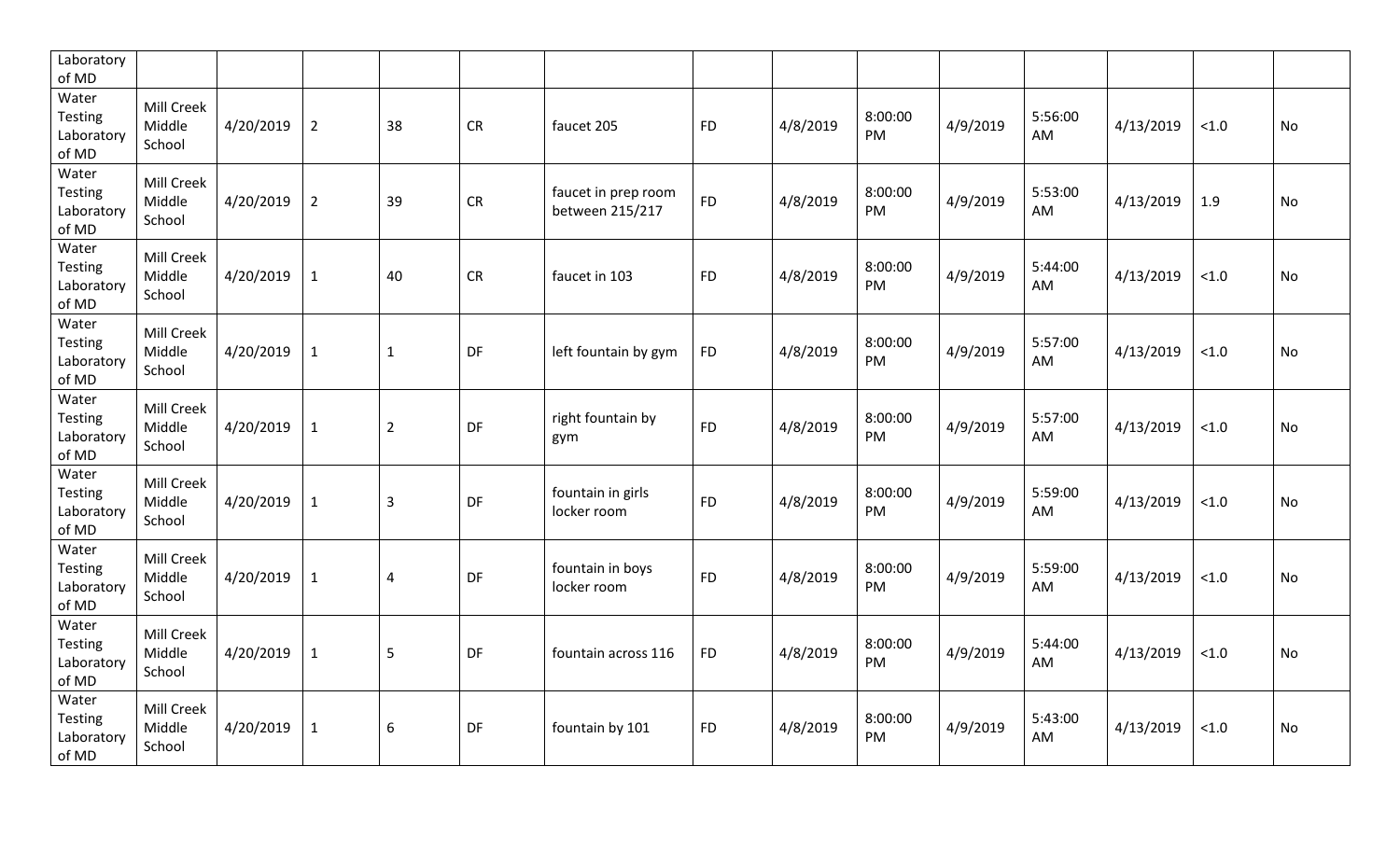| Water<br><b>Testing</b><br>Laboratory<br>of MD | Mill Creek<br>Middle<br>School | 4/20/2019 | $\mathbf{1}$   | $\overline{7}$   | DF | fountain by cafeteria              | <b>FD</b> | 4/8/2019 | 8:00:00<br><b>PM</b> | 4/9/2019 | 5:40:00<br>AM | 4/13/2019 | $<1.0$ | No |
|------------------------------------------------|--------------------------------|-----------|----------------|------------------|----|------------------------------------|-----------|----------|----------------------|----------|---------------|-----------|--------|----|
| Water<br><b>Testing</b><br>Laboratory<br>of MD | Mill Creek<br>Middle<br>School | 4/20/2019 | $\overline{2}$ | 8                | DF | fountain 212                       | <b>FD</b> | 4/8/2019 | 8:00:00<br>PM        | 4/9/2019 | 5:54:00<br>AM | 4/13/2019 | $<1.0$ | No |
| Water<br><b>Testing</b><br>Laboratory<br>of MD | Mill Creek<br>Middle<br>School | 4/20/2019 | $\overline{2}$ | $\boldsymbol{9}$ | DF | fountain 201                       | <b>FD</b> | 4/8/2019 | 8:00:00<br><b>PM</b> | 4/9/2019 | 5:57:00<br>AM | 4/13/2019 | < 1.0  | No |
| Water<br><b>Testing</b><br>Laboratory<br>of MD | Mill Creek<br>Middle<br>School | 4/20/2019 | $\mathbf{1}$   | 10               | KS | dish room sprayer                  | <b>FD</b> | 4/8/2019 | 8:00:00<br>PM        | 4/9/2019 | 5:46:00<br>AM | 4/13/2019 | $<1.0$ | No |
| Water<br><b>Testing</b><br>Laboratory<br>of MD | Mill Creek<br>Middle<br>School | 4/20/2019 | $\mathbf{1}$   | 11               | KS | left faucet 3<br>compartment sink  | <b>FD</b> | 4/8/2019 | 8:00:00<br>PM        | 4/9/2019 | 5:47:00<br>AM | 4/13/2019 | < 1.0  | No |
| Water<br><b>Testing</b><br>Laboratory<br>of MD | Mill Creek<br>Middle<br>School | 4/20/2019 | $\mathbf{1}$   | 12               | KS | right faucet 3<br>compartment sink | <b>FD</b> | 4/8/2019 | 8:00:00<br>PM        | 4/9/2019 | 5:47:00<br>AM | 4/13/2019 | $<1.0$ | No |
| Water<br><b>Testing</b><br>Laboratory<br>of MD | Mill Creek<br>Middle<br>School | 4/20/2019 | $\mathbf{1}$   | 13               | IM | ice machine                        | <b>FD</b> | 4/8/2019 | 8:00:00<br>PM        | 4/9/2019 | 5:49:00<br>AM | 4/13/2019 | $<1.0$ | No |
| Water<br><b>Testing</b><br>Laboratory<br>of MD | Mill Creek<br>Middle<br>School | 4/20/2019 | $\mathbf{1}$   | 14               | KS | faucet on prep table               | <b>FD</b> | 4/8/2019 | 8:00:00<br>PM        | 4/9/2019 | 5:50:00<br>AM | 4/13/2019 | $<1.0$ | No |
| Water<br>Testing<br>Laboratory<br>of MD        | Mill Creek<br>Middle<br>School | 4/20/2019 | $\mathbf{1}$   | 15               | KS | left kettle                        | <b>FD</b> | 4/8/2019 | 8:00:00<br>PM        | 4/9/2019 | 5:50:00<br>AM | 4/13/2019 | 1.7    | No |
| Water<br><b>Testing</b>                        | Mill Creek<br>Middle<br>School | 4/20/2019 | $\mathbf{1}$   | 16               | KS | right kettle                       | <b>FD</b> | 4/8/2019 | 8:00:00<br>PM        | 4/9/2019 | 5:51:00<br>AM | 4/13/2019 | 1.0    | No |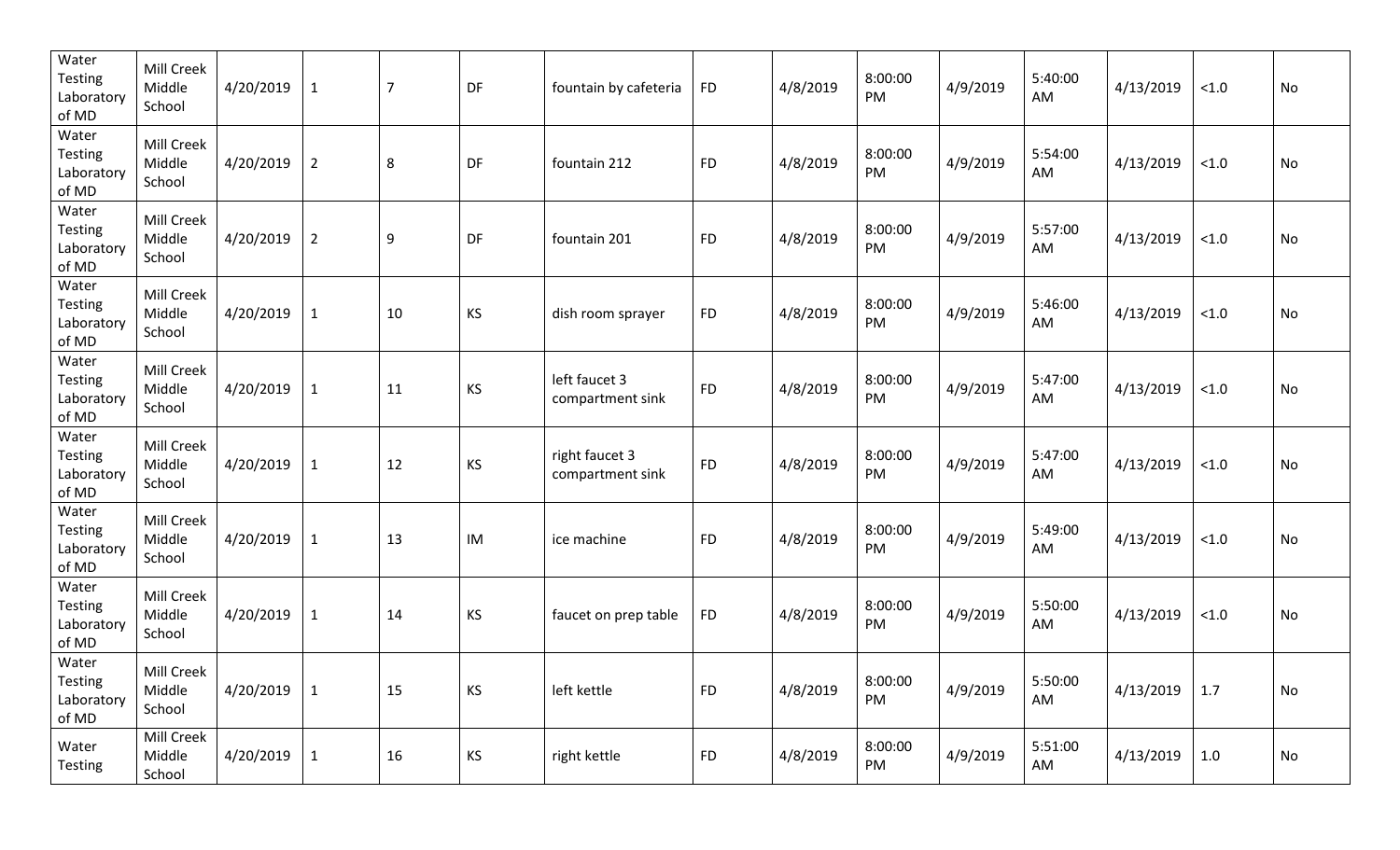| Laboratory<br>of MD                            |                                |           |              |    |           |                                 |           |          |               |          |               |           |        |           |
|------------------------------------------------|--------------------------------|-----------|--------------|----|-----------|---------------------------------|-----------|----------|---------------|----------|---------------|-----------|--------|-----------|
| Water<br><b>Testing</b><br>Laboratory<br>of MD | Mill Creek<br>Middle<br>School | 4/20/2019 | $\mathbf{1}$ | 17 | KS        | left sprayer by walk-<br>in     | <b>FD</b> | 4/8/2019 | 8:00:00<br>PM | 4/9/2019 | 5:52:00<br>AM | 4/13/2019 | 1.6    | No        |
| Water<br><b>Testing</b><br>Laboratory<br>of MD | Mill Creek<br>Middle<br>School | 4/20/2019 | $\mathbf{1}$ | 18 | KS        | right sprayer by<br>walk-in     | <b>FD</b> | 4/8/2019 | 8:00:00<br>PM | 4/9/2019 | 5:53:00<br>AM | 4/13/2019 | 1.8    | No        |
| Water<br><b>Testing</b><br>Laboratory<br>of MD | Mill Creek<br>Middle<br>School | 4/20/2019 | $\mathbf{1}$ | 19 | KS        | faucet on 2<br>compartment sink | <b>FD</b> | 4/8/2019 | 8:00:00<br>PM | 4/9/2019 | 5:53:00<br>AM | 4/13/2019 | $<1.0$ | No        |
| Water<br><b>Testing</b><br>Laboratory<br>of MD | Mill Creek<br>Middle<br>School | 4/20/2019 | $\mathbf{1}$ | 20 | <b>CR</b> | faucet in staff lounge          | <b>FD</b> | 4/8/2019 | 8:00:00<br>PM | 4/9/2019 | 5:44:00<br>AM | 4/13/2019 | < 1.0  | <b>No</b> |
| Water<br><b>Testing</b><br>Laboratory<br>of MD | Mill Creek<br>Middle<br>School | 4/20/2019 | $\mathbf{1}$ | 21 | <b>CR</b> | faucet in 125                   | <b>FD</b> | 4/8/2019 | 8:00:00<br>PM | 4/9/2019 | 5:42:00<br>AM | 4/13/2019 | < 1.0  | No        |
| Water<br><b>Testing</b><br>Laboratory<br>of MD | Mill Creek<br>Middle<br>School | 4/20/2019 | $\mathbf{1}$ | 22 | <b>CR</b> | faucet in 127                   | <b>FD</b> | 4/8/2019 | 8:00:00<br>PM | 4/9/2019 | 5:43:00<br>AM | 4/13/2019 | < 1.0  | <b>No</b> |
| Water<br>Testing<br>Laboratory<br>of MD        | Mill Creek<br>Middle<br>School | 4/20/2019 | $\mathbf{1}$ | 23 | HE        | front left faucet 120           | <b>FD</b> | 4/8/2019 | 8:00:00<br>PM | 4/9/2019 | 5:48:00<br>AM | 4/13/2019 | < 1.0  | No        |
| Water<br>Testing<br>Laboratory<br>of MD        | Mill Creek<br>Middle<br>School | 4/20/2019 | $\mathbf{1}$ | 24 | HE        | middle left faucet<br>120       | <b>FD</b> | 4/8/2019 | 8:00:00<br>PM | 4/9/2019 | 5:48:00<br>AM | 4/13/2019 | < 1.0  | No        |
| Water<br>Testing<br>Laboratory<br>of MD        | Mill Creek<br>Middle<br>School | 4/20/2019 | $\mathbf{1}$ | 25 | <b>HE</b> | back left faucet 120            | <b>FD</b> | 4/8/2019 | 8:00:00<br>PM | 4/9/2019 | 5:49:00<br>AM | 4/13/2019 | < 1.0  | <b>No</b> |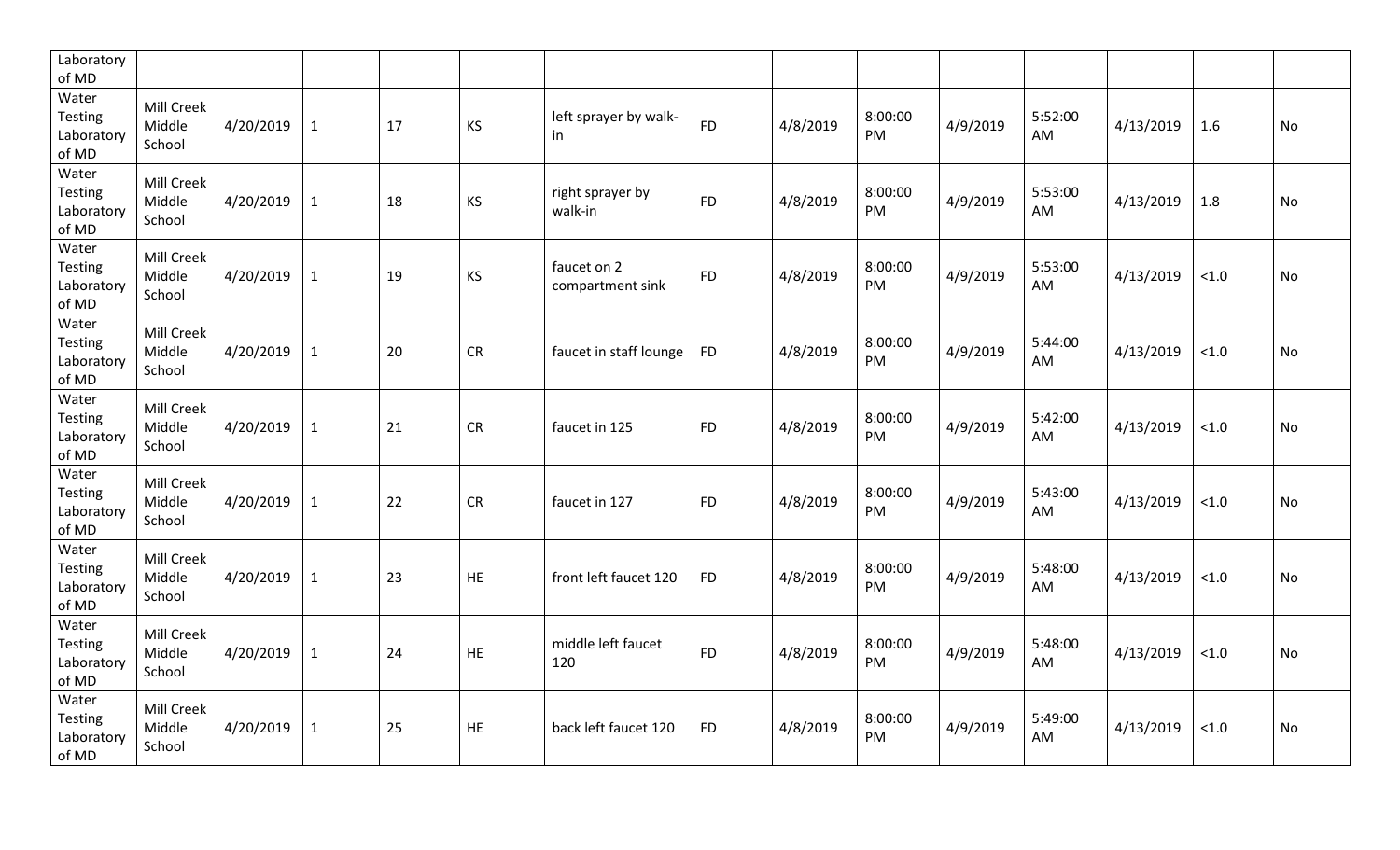| Water<br><b>Testing</b><br>Laboratory<br>of MD | Mill Creek<br>Middle<br>School | 4/20/2019 | $\mathbf{1}$ | 26 | HE         | middle left faucet<br>120   | <b>FD</b> | 4/8/2019 | 8:00:00<br>PM | 4/9/2019 | 5:49:00<br>AM | 4/13/2019 | $<1.0$ | No |
|------------------------------------------------|--------------------------------|-----------|--------------|----|------------|-----------------------------|-----------|----------|---------------|----------|---------------|-----------|--------|----|
| Water<br><b>Testing</b><br>Laboratory<br>of MD | Mill Creek<br>Middle<br>School | 4/20/2019 | $\mathbf{1}$ | 27 | HE         | middle center faucet<br>120 | <b>FD</b> | 4/8/2019 | 8:00:00<br>PM | 4/9/2019 | 5:50:00<br>AM | 4/13/2019 | < 1.0  | No |
| Water<br>Testing<br>Laboratory<br>of MD        | Mill Creek<br>Middle<br>School | 4/20/2019 | $\mathbf{1}$ | 28 | HE         | middle right faucet<br>120  | <b>FD</b> | 4/8/2019 | 8:00:00<br>PM | 4/9/2019 | 5:50:00<br>AM | 4/13/2019 | < 1.0  | No |
| Water<br>Testing<br>Laboratory<br>of MD        | Mill Creek<br>Middle<br>School | 4/20/2019 | $\mathbf{1}$ | 29 | HE         | right middle faucet<br>120  | <b>FD</b> | 4/8/2019 | 8:00:00<br>PM | 4/9/2019 | 5:51:00<br>AM | 4/13/2019 | < 1.0  | No |
| Water<br>Testing<br>Laboratory<br>of MD        | Mill Creek<br>Middle<br>School | 4/20/2019 | $\mathbf{1}$ | 31 | HE         | far right faucet 120        | <b>FD</b> | 4/8/2019 | 8:00:00<br>PM | 4/9/2019 | 5:51:00<br>AM | 4/13/2019 | 2.1    | No |
| Water<br>Testing<br>Laboratory<br>of MD        | Mill Creek<br>Middle<br>School | 4/20/2019 | $\mathbf 1$  | 32 | ${\sf CR}$ | front faucet 111            | <b>FD</b> | 4/8/2019 | 8:00:00<br>PM | 4/9/2019 | 5:46:00<br>AM | 4/13/2019 | < 1.0  | No |
| Water<br>Testing<br>Laboratory<br>of MD        | Mill Creek<br>Middle<br>School | 4/20/2019 | $\mathbf{1}$ | 33 | CR         | back faucet 111             | <b>FD</b> | 4/8/2019 | 8:00:00<br>PM | 4/9/2019 | 5:46:00<br>AM | 4/13/2019 | < 1.0  | No |
| Water<br><b>Testing</b><br>Laboratory<br>of MD | Mill Creek<br>Middle<br>School | 4/20/2019 | $\mathbf 1$  | 34 | CR         | faucet in 109               | <b>FD</b> | 4/8/2019 | 8:00:00<br>PM | 4/9/2019 | 5:45:00<br>AM | 4/13/2019 | < 1.0  | No |
| Water<br>Testing<br>Laboratory<br>of MD        | Mill Creek<br>Middle<br>School | 4/20/2019 | $\mathbf{1}$ | 35 | DF         | fountain by health<br>room  | <b>FD</b> | 4/8/2019 | 8:00:00<br>PM | 4/9/2019 | 5:42:00<br>AM | 4/13/2019 | < 1.0  | No |
| Water<br>Testing                               | Mill Creek<br>Middle<br>School | 4/20/2019 | $\mathbf{1}$ | 36 | <b>NO</b>  | faucet in health<br>room    | <b>FD</b> | 4/8/2019 | 8:00:00<br>PM | 4/9/2019 | 5:41:00<br>AM | 4/13/2019 | < 1.0  | No |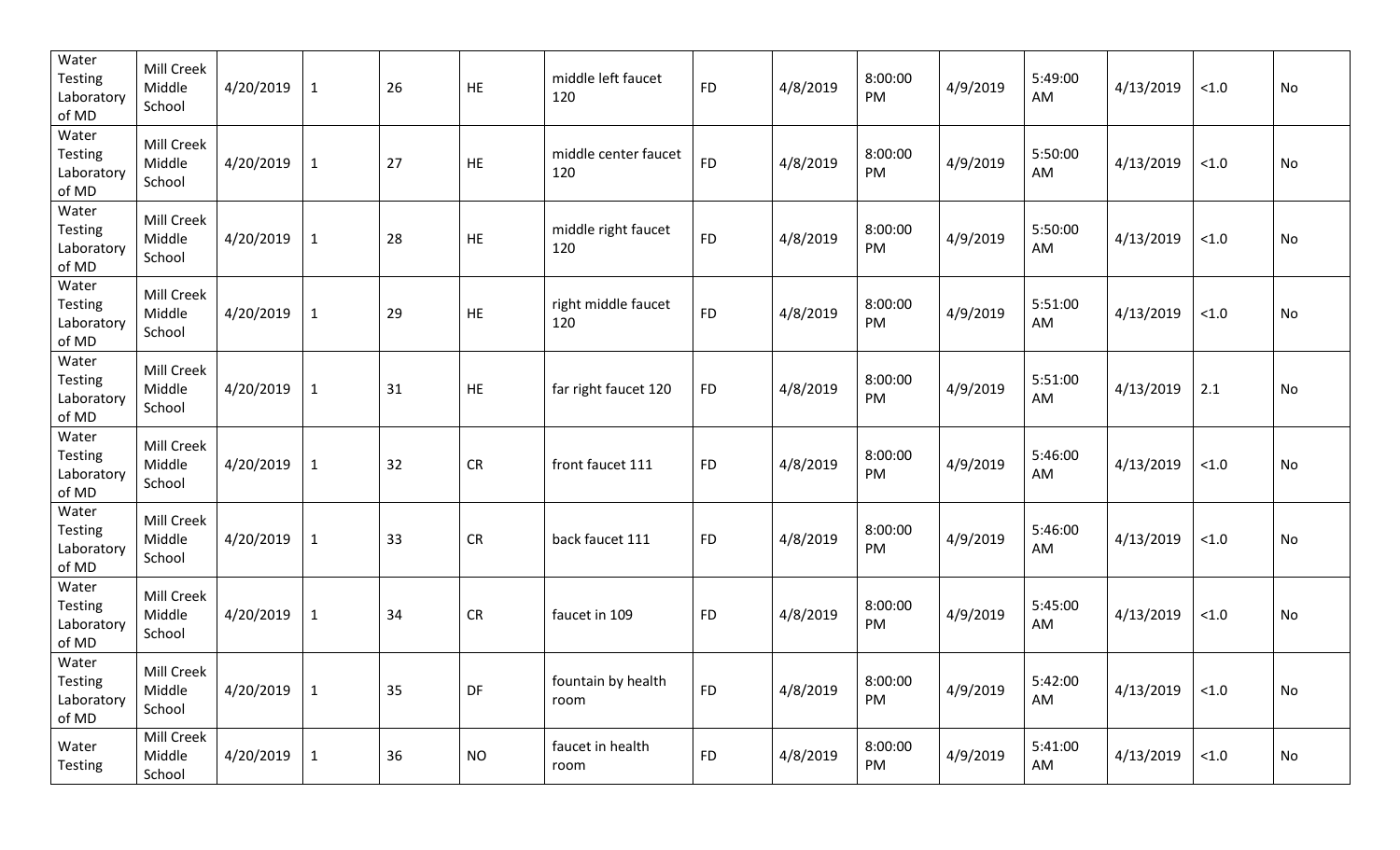| Laboratory<br>of MD                     |                                |           |                |                         |           |                                        |           |          |               |          |               |           |       |           |
|-----------------------------------------|--------------------------------|-----------|----------------|-------------------------|-----------|----------------------------------------|-----------|----------|---------------|----------|---------------|-----------|-------|-----------|
| Water<br>Testing<br>Laboratory<br>of MD | Mill Creek<br>Middle<br>School | 4/20/2019 | $\mathbf{1}$   | 37                      | IM        | ice machine                            | <b>FD</b> | 4/8/2019 | 8:00:00<br>PM | 4/9/2019 | 5:40:00<br>AM | 4/13/2019 | < 1.0 | No        |
| Water<br>Testing<br>Laboratory<br>of MD | Mill Creek<br>Middle<br>School | 4/20/2019 | $\overline{2}$ | 38                      | CR        | faucet 205                             | <b>FD</b> | 4/8/2019 | 8:00:00<br>PM | 4/9/2019 | 5:56:00<br>AM | 4/13/2019 | < 1.0 | No        |
| Water<br>Testing<br>Laboratory<br>of MD | Mill Creek<br>Middle<br>School | 4/20/2019 | $\overline{2}$ | 39                      | CR        | faucet in prep room<br>between 215/217 | <b>FD</b> | 4/8/2019 | 8:00:00<br>PM | 4/9/2019 | 5:53:00<br>AM | 4/13/2019 | 1.9   | No        |
| Water<br>Testing<br>Laboratory<br>of MD | Mill Creek<br>Middle<br>School | 4/20/2019 | $\mathbf 1$    | 40                      | CR        | faucet in 103                          | <b>FD</b> | 4/8/2019 | 8:00:00<br>PM | 4/9/2019 | 5:44:00<br>AM | 4/13/2019 | < 1.0 | <b>No</b> |
| Water<br>Testing<br>Laboratory<br>of MD | Mill Creek<br>Middle<br>School | 4/20/2019 | $\mathbf{1}$   | $\mathbf{1}$            | DF        | left fountain by gym                   | <b>FD</b> | 4/8/2019 | 8:00:00<br>PM | 4/9/2019 | 5:57:00<br>AM | 4/13/2019 | < 1.0 | No        |
| Water<br>Testing<br>Laboratory<br>of MD | Mill Creek<br>Middle<br>School | 4/20/2019 | $\mathbf{1}$   | $\overline{2}$          | DF        | right fountain by<br>gym               | <b>FD</b> | 4/8/2019 | 8:00:00<br>PM | 4/9/2019 | 5:57:00<br>AM | 4/13/2019 | < 1.0 | No        |
| Water<br>Testing<br>Laboratory<br>of MD | Mill Creek<br>Middle<br>School | 4/20/2019 | $\mathbf{1}$   | $\overline{3}$          | DF        | fountain in girls<br>locker room       | <b>FD</b> | 4/8/2019 | 8:00:00<br>PM | 4/9/2019 | 5:59:00<br>AM | 4/13/2019 | < 1.0 | No        |
| Water<br>Testing<br>Laboratory<br>of MD | Mill Creek<br>Middle<br>School | 4/20/2019 | $\mathbf{1}$   | $\overline{\mathbf{4}}$ | DF        | fountain in boys<br>locker room        | <b>FD</b> | 4/8/2019 | 8:00:00<br>PM | 4/9/2019 | 5:59:00<br>AM | 4/13/2019 | < 1.0 | No        |
| Water<br>Testing<br>Laboratory<br>of MD | Mill Creek<br>Middle<br>School | 4/20/2019 | $\mathbf{1}$   | 5                       | <b>DF</b> | fountain across 116                    | <b>FD</b> | 4/8/2019 | 8:00:00<br>PM | 4/9/2019 | 5:44:00<br>AM | 4/13/2019 | < 1.0 | <b>No</b> |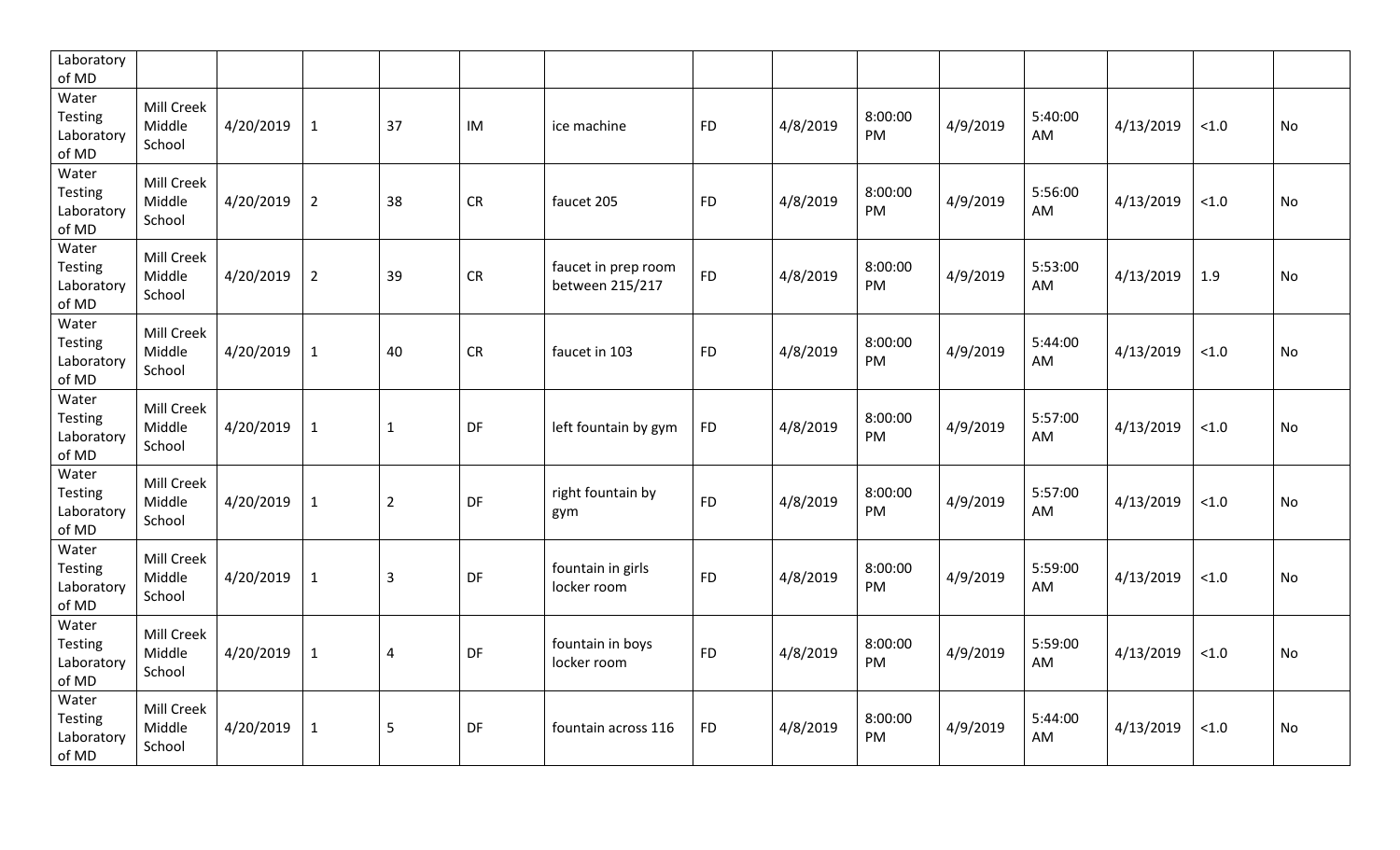| Water<br><b>Testing</b><br>Laboratory<br>of MD | Mill Creek<br>Middle<br>School | 4/20/2019 | $\mathbf{1}$   | $\boldsymbol{6}$ | DF | fountain by 101                    | <b>FD</b> | 4/8/2019 | 8:00:00<br>PM | 4/9/2019 | 5:43:00<br>AM | 4/13/2019 | < 1.0  | No |
|------------------------------------------------|--------------------------------|-----------|----------------|------------------|----|------------------------------------|-----------|----------|---------------|----------|---------------|-----------|--------|----|
| Water<br>Testing<br>Laboratory<br>of MD        | Mill Creek<br>Middle<br>School | 4/20/2019 | $\mathbf{1}$   | $\overline{7}$   | DF | fountain by cafeteria              | <b>FD</b> | 4/8/2019 | 8:00:00<br>PM | 4/9/2019 | 5:40:00<br>AM | 4/13/2019 | < 1.0  | No |
| Water<br>Testing<br>Laboratory<br>of MD        | Mill Creek<br>Middle<br>School | 4/20/2019 | $\overline{2}$ | 8                | DF | fountain 212                       | <b>FD</b> | 4/8/2019 | 8:00:00<br>PM | 4/9/2019 | 5:54:00<br>AM | 4/13/2019 | < 1.0  | No |
| Water<br>Testing<br>Laboratory<br>of MD        | Mill Creek<br>Middle<br>School | 4/20/2019 | $\overline{2}$ | $\boldsymbol{9}$ | DF | fountain 201                       | <b>FD</b> | 4/8/2019 | 8:00:00<br>PM | 4/9/2019 | 5:57:00<br>AM | 4/13/2019 | < 1.0  | No |
| Water<br><b>Testing</b><br>Laboratory<br>of MD | Mill Creek<br>Middle<br>School | 4/20/2019 | $\mathbf{1}$   | 10               | KS | dish room sprayer                  | <b>FD</b> | 4/8/2019 | 8:00:00<br>PM | 4/9/2019 | 5:46:00<br>AM | 4/13/2019 | $<1.0$ | No |
| Water<br>Testing<br>Laboratory<br>of MD        | Mill Creek<br>Middle<br>School | 4/20/2019 | $\mathbf{1}$   | 11               | KS | left faucet 3<br>compartment sink  | <b>FD</b> | 4/8/2019 | 8:00:00<br>PM | 4/9/2019 | 5:47:00<br>AM | 4/13/2019 | < 1.0  | No |
| Water<br>Testing<br>Laboratory<br>of MD        | Mill Creek<br>Middle<br>School | 4/20/2019 | $\mathbf{1}$   | 12               | KS | right faucet 3<br>compartment sink | <b>FD</b> | 4/8/2019 | 8:00:00<br>PM | 4/9/2019 | 5:47:00<br>AM | 4/13/2019 | < 1.0  | No |
| Water<br>Testing<br>Laboratory<br>of MD        | Mill Creek<br>Middle<br>School | 4/20/2019 | $\mathbf{1}$   | 13               | IM | ice machine                        | <b>FD</b> | 4/8/2019 | 8:00:00<br>PM | 4/9/2019 | 5:49:00<br>AM | 4/13/2019 | < 1.0  | No |
| Water<br><b>Testing</b><br>Laboratory<br>of MD | Mill Creek<br>Middle<br>School | 4/20/2019 | $\mathbf{1}$   | 14               | KS | faucet on prep table               | <b>FD</b> | 4/8/2019 | 8:00:00<br>PM | 4/9/2019 | 5:50:00<br>AM | 4/13/2019 | < 1.0  | No |
| Water<br><b>Testing</b>                        | Mill Creek<br>Middle<br>School | 4/20/2019 | $\mathbf{1}$   | 15               | KS | left kettle                        | <b>FD</b> | 4/8/2019 | 8:00:00<br>PM | 4/9/2019 | 5:50:00<br>AM | 4/13/2019 | 1.7    | No |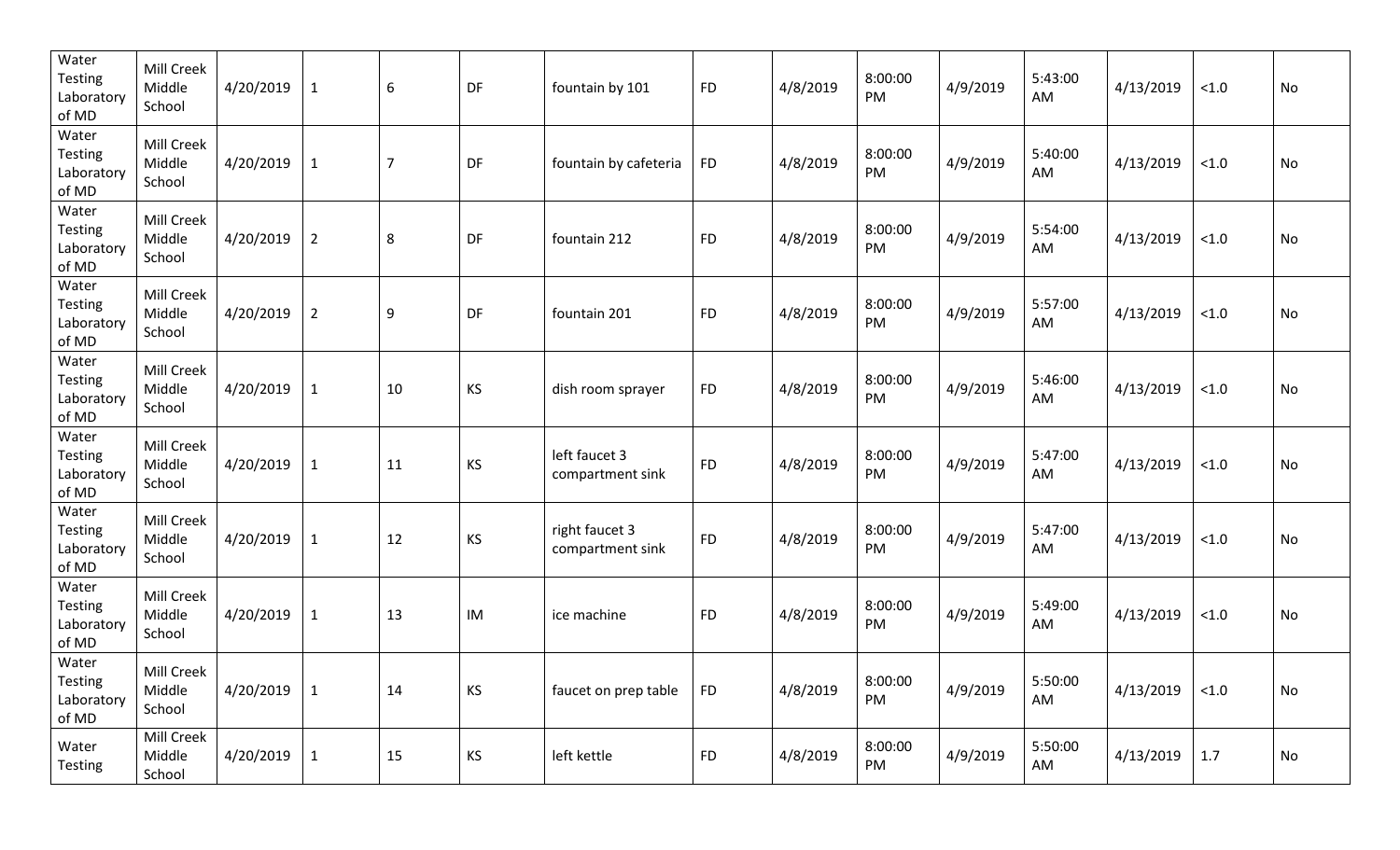| Laboratory<br>of MD                            |                                |           |              |    |           |                                 |           |          |               |          |               |           |       |           |
|------------------------------------------------|--------------------------------|-----------|--------------|----|-----------|---------------------------------|-----------|----------|---------------|----------|---------------|-----------|-------|-----------|
| Water<br>Testing<br>Laboratory<br>of MD        | Mill Creek<br>Middle<br>School | 4/20/2019 | $\mathbf{1}$ | 16 | KS        | right kettle                    | <b>FD</b> | 4/8/2019 | 8:00:00<br>PM | 4/9/2019 | 5:51:00<br>AM | 4/13/2019 | 1.0   | <b>No</b> |
| Water<br>Testing<br>Laboratory<br>of MD        | Mill Creek<br>Middle<br>School | 4/20/2019 | $\mathbf{1}$ | 17 | KS        | left sprayer by walk-<br>in     | <b>FD</b> | 4/8/2019 | 8:00:00<br>PM | 4/9/2019 | 5:52:00<br>AM | 4/13/2019 | 1.6   | No        |
| Water<br><b>Testing</b><br>Laboratory<br>of MD | Mill Creek<br>Middle<br>School | 4/20/2019 | $\mathbf{1}$ | 18 | KS        | right sprayer by<br>walk-in     | <b>FD</b> | 4/8/2019 | 8:00:00<br>PM | 4/9/2019 | 5:53:00<br>AM | 4/13/2019 | 1.8   | No        |
| Water<br><b>Testing</b><br>Laboratory<br>of MD | Mill Creek<br>Middle<br>School | 4/20/2019 | $\mathbf{1}$ | 19 | KS        | faucet on 2<br>compartment sink | <b>FD</b> | 4/8/2019 | 8:00:00<br>PM | 4/9/2019 | 5:53:00<br>AM | 4/13/2019 | < 1.0 | No        |
| Water<br>Testing<br>Laboratory<br>of MD        | Mill Creek<br>Middle<br>School | 4/20/2019 | $\mathbf{1}$ | 20 | <b>CR</b> | faucet in staff lounge          | <b>FD</b> | 4/8/2019 | 8:00:00<br>PM | 4/9/2019 | 5:44:00<br>AM | 4/13/2019 | < 1.0 | No        |
| Water<br><b>Testing</b><br>Laboratory<br>of MD | Mill Creek<br>Middle<br>School | 4/20/2019 | $\mathbf{1}$ | 21 | <b>CR</b> | faucet in 125                   | <b>FD</b> | 4/8/2019 | 8:00:00<br>PM | 4/9/2019 | 5:42:00<br>AM | 4/13/2019 | < 1.0 | No        |
| Water<br>Testing<br>Laboratory<br>of MD        | Mill Creek<br>Middle<br>School | 4/20/2019 | $\mathbf{1}$ | 22 | <b>CR</b> | faucet in 127                   | <b>FD</b> | 4/8/2019 | 8:00:00<br>PM | 4/9/2019 | 5:43:00<br>AM | 4/13/2019 | < 1.0 | <b>No</b> |
| Water<br>Testing<br>Laboratory<br>of MD        | Mill Creek<br>Middle<br>School | 4/20/2019 | $\mathbf{1}$ | 23 | <b>HE</b> | front left faucet 120           | <b>FD</b> | 4/8/2019 | 8:00:00<br>PM | 4/9/2019 | 5:48:00<br>AM | 4/13/2019 | < 1.0 | <b>No</b> |
| Water<br><b>Testing</b><br>Laboratory<br>of MD | Mill Creek<br>Middle<br>School | 4/20/2019 | $\mathbf{1}$ | 24 | HE        | middle left faucet<br>120       | <b>FD</b> | 4/8/2019 | 8:00:00<br>PM | 4/9/2019 | 5:48:00<br>AM | 4/13/2019 | < 1.0 | <b>No</b> |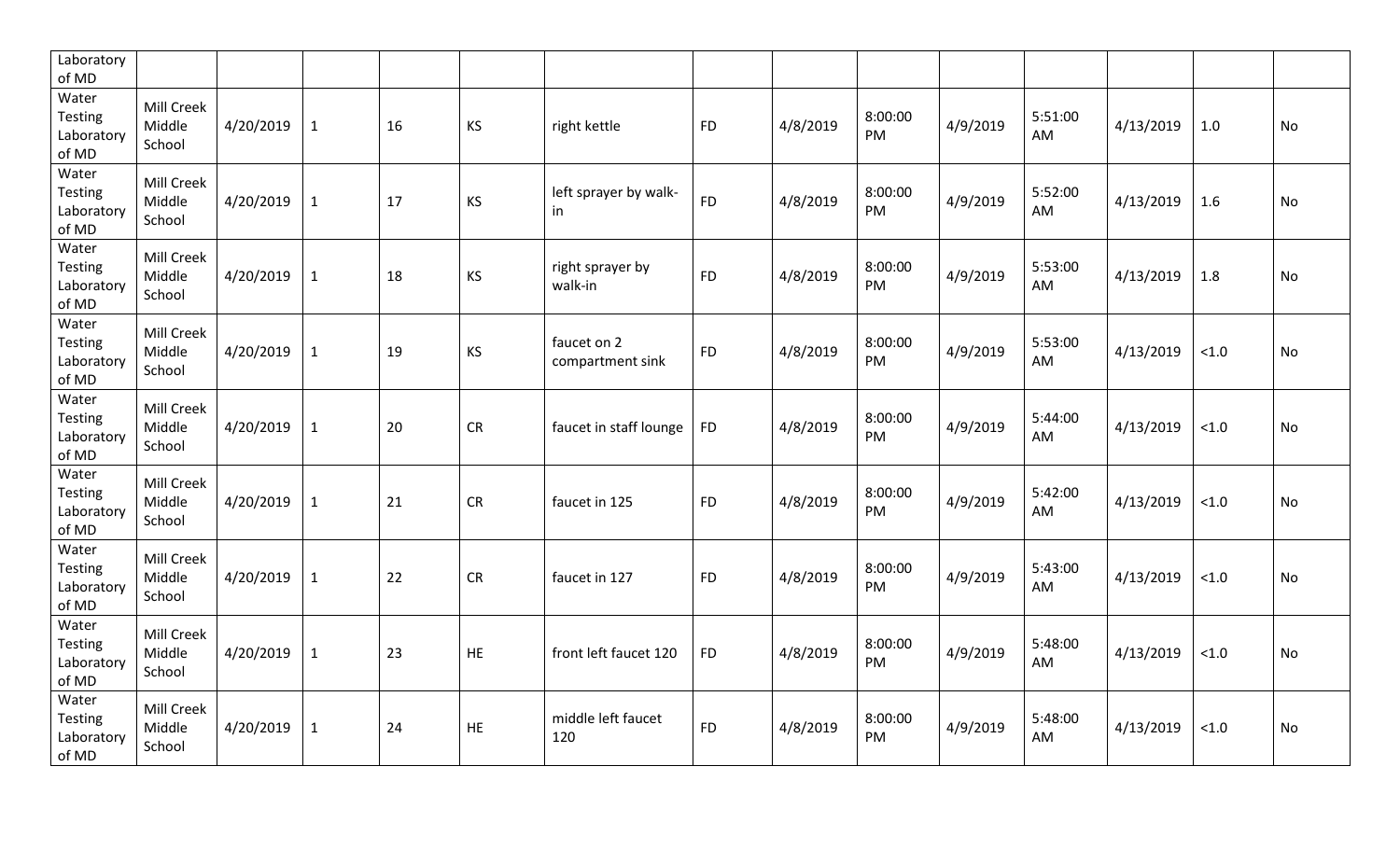| Water<br><b>Testing</b><br>Laboratory<br>of MD | Mill Creek<br>Middle<br>School | 4/20/2019 | $\mathbf{1}$ | 25 | HE | back left faucet 120        | <b>FD</b> | 4/8/2019 | 8:00:00<br><b>PM</b> | 4/9/2019 | 5:49:00<br>AM | 4/13/2019 | < 1.0  | <b>No</b> |
|------------------------------------------------|--------------------------------|-----------|--------------|----|----|-----------------------------|-----------|----------|----------------------|----------|---------------|-----------|--------|-----------|
| Water<br><b>Testing</b><br>Laboratory<br>of MD | Mill Creek<br>Middle<br>School | 4/20/2019 | $\mathbf{1}$ | 26 | HE | middle left faucet<br>120   | <b>FD</b> | 4/8/2019 | 8:00:00<br>PM        | 4/9/2019 | 5:49:00<br>AM | 4/13/2019 | < 1.0  | No        |
| Water<br>Testing<br>Laboratory<br>of MD        | Mill Creek<br>Middle<br>School | 4/20/2019 | $\mathbf{1}$ | 27 | HE | middle center faucet<br>120 | <b>FD</b> | 4/8/2019 | 8:00:00<br>PM        | 4/9/2019 | 5:50:00<br>AM | 4/13/2019 | < 1.0  | No        |
| Water<br>Testing<br>Laboratory<br>of MD        | Mill Creek<br>Middle<br>School | 4/20/2019 | $\mathbf{1}$ | 28 | HE | middle right faucet<br>120  | <b>FD</b> | 4/8/2019 | 8:00:00<br>PM        | 4/9/2019 | 5:50:00<br>AM | 4/13/2019 | < 1.0  | No        |
| Water<br>Testing<br>Laboratory<br>of MD        | Mill Creek<br>Middle<br>School | 4/20/2019 | $\mathbf{1}$ | 29 | HE | right middle faucet<br>120  | <b>FD</b> | 4/8/2019 | 8:00:00<br>PM        | 4/9/2019 | 5:51:00<br>AM | 4/13/2019 | < 1.0  | No        |
| Water<br>Testing<br>Laboratory<br>of MD        | Mill Creek<br>Middle<br>School | 4/20/2019 | $\mathbf 1$  | 31 | HE | far right faucet 120        | <b>FD</b> | 4/8/2019 | 8:00:00<br>PM        | 4/9/2019 | 5:51:00<br>AM | 4/13/2019 | 2.1    | No        |
| Water<br>Testing<br>Laboratory<br>of MD        | Mill Creek<br>Middle<br>School | 4/20/2019 | $\mathbf{1}$ | 32 | CR | front faucet 111            | <b>FD</b> | 4/8/2019 | 8:00:00<br>PM        | 4/9/2019 | 5:46:00<br>AM | 4/13/2019 | < 1.0  | No        |
| Water<br><b>Testing</b><br>Laboratory<br>of MD | Mill Creek<br>Middle<br>School | 4/20/2019 | $\mathbf{1}$ | 33 | CR | back faucet 111             | <b>FD</b> | 4/8/2019 | 8:00:00<br>PM        | 4/9/2019 | 5:46:00<br>AM | 4/13/2019 | < 1.0  | No        |
| Water<br>Testing<br>Laboratory<br>of MD        | Mill Creek<br>Middle<br>School | 4/20/2019 | $\mathbf{1}$ | 34 | CR | faucet in 109               | <b>FD</b> | 4/8/2019 | 8:00:00<br>PM        | 4/9/2019 | 5:45:00<br>AM | 4/13/2019 | $<1.0$ | No        |
| Water<br>Testing                               | Mill Creek<br>Middle<br>School | 4/20/2019 | $\mathbf{1}$ | 35 | DF | fountain by health<br>room  | <b>FD</b> | 4/8/2019 | 8:00:00<br>PM        | 4/9/2019 | 5:42:00<br>AM | 4/13/2019 | < 1.0  | No        |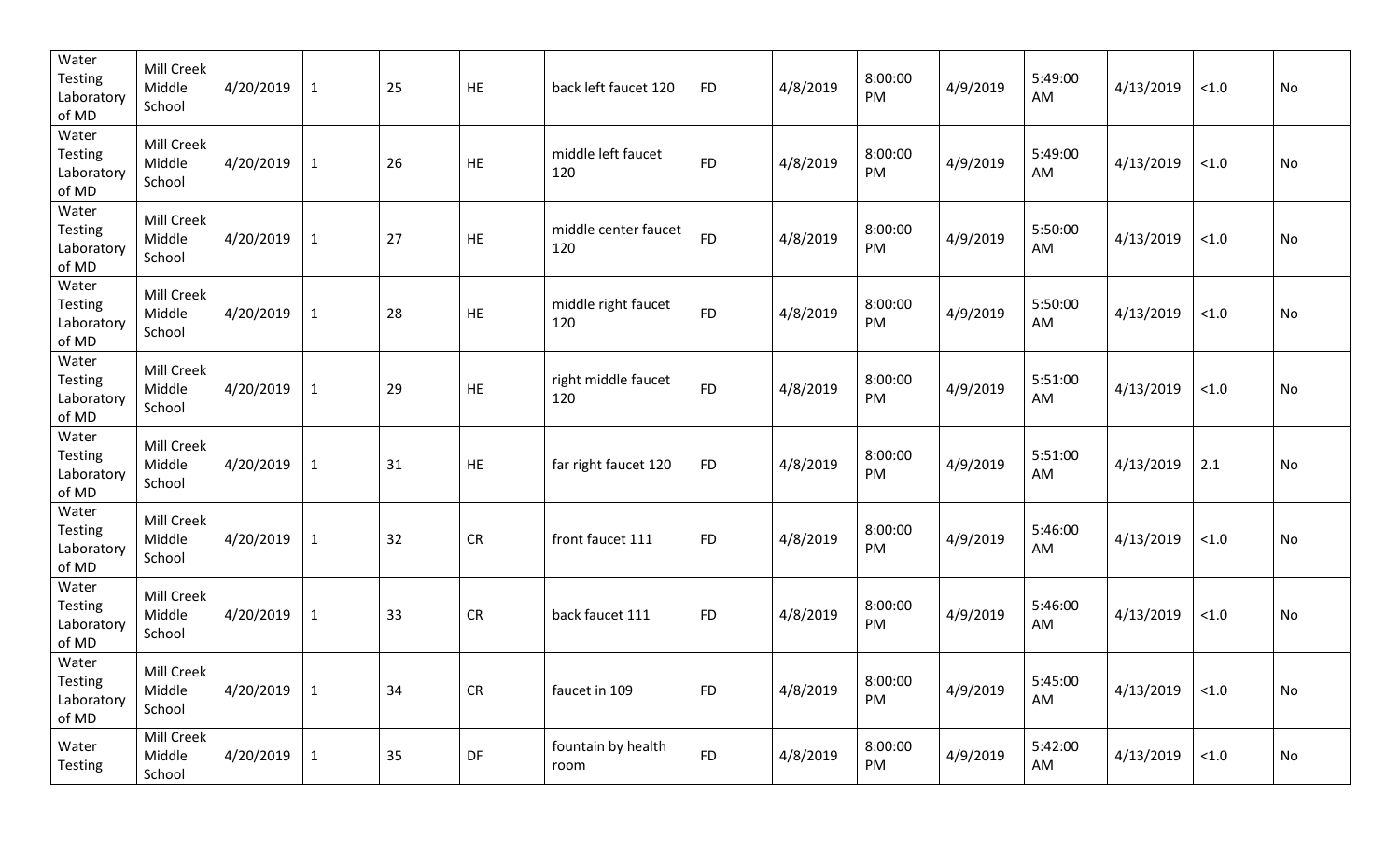| Laboratory<br>of MD                            |                                |           |                |                |           |                                        |           |          |                      |          |               |           |       |           |
|------------------------------------------------|--------------------------------|-----------|----------------|----------------|-----------|----------------------------------------|-----------|----------|----------------------|----------|---------------|-----------|-------|-----------|
| Water<br>Testing<br>Laboratory<br>of MD        | Mill Creek<br>Middle<br>School | 4/20/2019 | $\mathbf{1}$   | 36             | <b>NO</b> | faucet in health<br>room               | <b>FD</b> | 4/8/2019 | 8:00:00<br>PM        | 4/9/2019 | 5:41:00<br>AM | 4/13/2019 | < 1.0 | No        |
| Water<br>Testing<br>Laboratory<br>of MD        | Mill Creek<br>Middle<br>School | 4/20/2019 | $\mathbf{1}$   | 37             | IM        | ice machine                            | <b>FD</b> | 4/8/2019 | 8:00:00<br><b>PM</b> | 4/9/2019 | 5:40:00<br>AM | 4/13/2019 | < 1.0 | <b>No</b> |
| Water<br><b>Testing</b><br>Laboratory<br>of MD | Mill Creek<br>Middle<br>School | 4/20/2019 | $\overline{2}$ | 38             | CR        | faucet 205                             | <b>FD</b> | 4/8/2019 | 8:00:00<br>PM        | 4/9/2019 | 5:56:00<br>AM | 4/13/2019 | < 1.0 | No        |
| Water<br><b>Testing</b><br>Laboratory<br>of MD | Mill Creek<br>Middle<br>School | 4/20/2019 | $\overline{2}$ | 39             | <b>CR</b> | faucet in prep room<br>between 215/217 | <b>FD</b> | 4/8/2019 | 8:00:00<br>PM        | 4/9/2019 | 5:53:00<br>AM | 4/13/2019 | 1.9   | No        |
| Water<br>Testing<br>Laboratory<br>of MD        | Mill Creek<br>Middle<br>School | 4/20/2019 | $\mathbf{1}$   | 40             | CR        | faucet in 103                          | <b>FD</b> | 4/8/2019 | 8:00:00<br>PM        | 4/9/2019 | 5:44:00<br>AM | 4/13/2019 | < 1.0 | No        |
| Water<br><b>Testing</b><br>Laboratory<br>of MD | Mill Creek<br>Middle<br>School | 4/20/2019 | $\mathbf{1}$   | $\mathbf{1}$   | DF        | left fountain by gym                   | <b>FD</b> | 4/8/2019 | 8:00:00<br>PM        | 4/9/2019 | 5:57:00<br>AM | 4/13/2019 | < 1.0 | No        |
| Water<br>Testing<br>Laboratory<br>of MD        | Mill Creek<br>Middle<br>School | 4/20/2019 | $\mathbf{1}$   | $\overline{2}$ | <b>DF</b> | right fountain by<br>gym               | <b>FD</b> | 4/8/2019 | 8:00:00<br>PM        | 4/9/2019 | 5:57:00<br>AM | 4/13/2019 | < 1.0 | <b>No</b> |
| Water<br>Testing<br>Laboratory<br>of MD        | Mill Creek<br>Middle<br>School | 4/20/2019 | $\mathbf{1}$   | $\overline{3}$ | DF        | fountain in girls<br>locker room       | <b>FD</b> | 4/8/2019 | 8:00:00<br>PM        | 4/9/2019 | 5:59:00<br>AM | 4/13/2019 | < 1.0 | <b>No</b> |
| Water<br><b>Testing</b><br>Laboratory<br>of MD | Mill Creek<br>Middle<br>School | 4/20/2019 | $\mathbf{1}$   | $\overline{4}$ | DF        | fountain in boys<br>locker room        | <b>FD</b> | 4/8/2019 | 8:00:00<br><b>PM</b> | 4/9/2019 | 5:59:00<br>AM | 4/13/2019 | < 1.0 | <b>No</b> |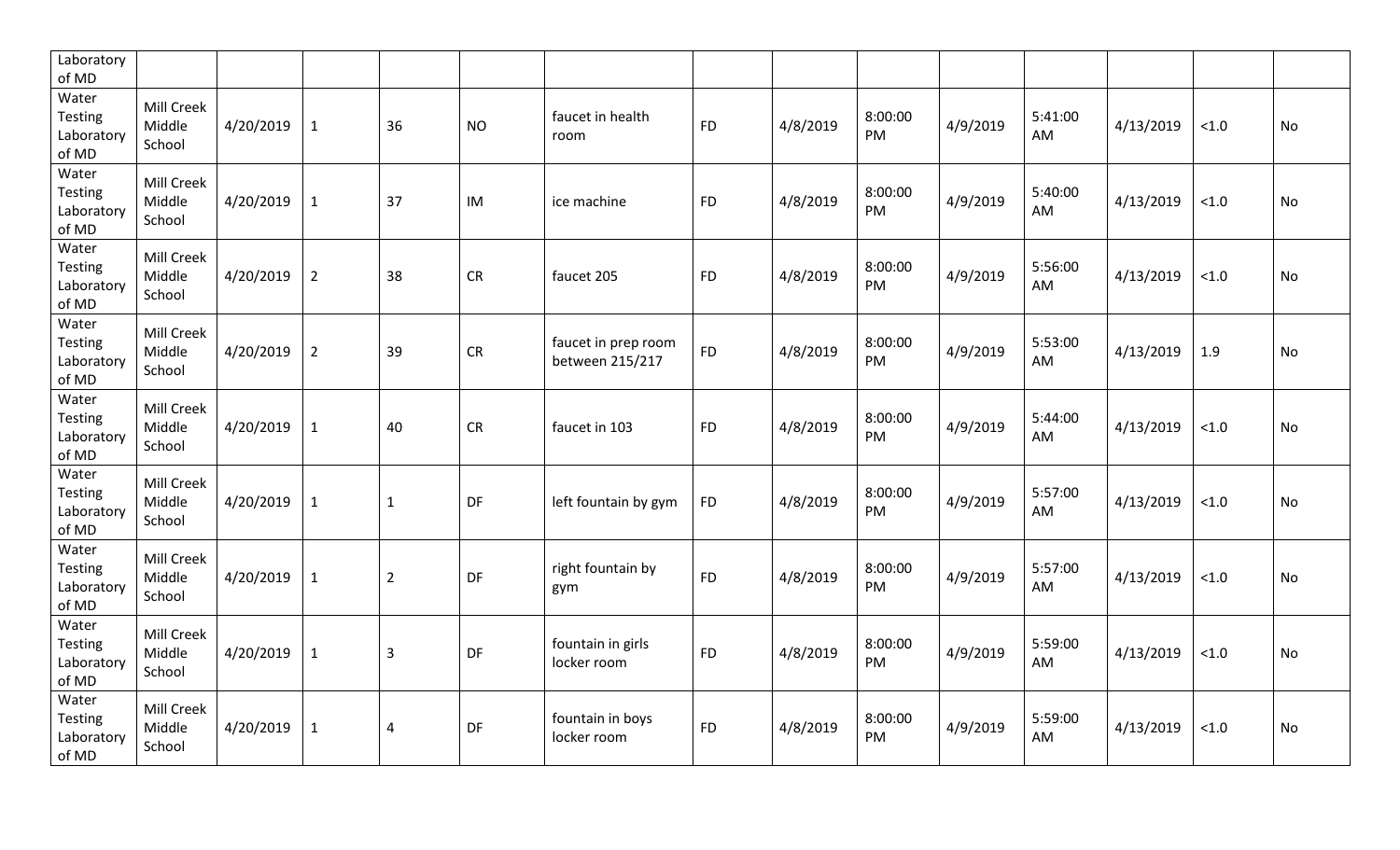| Water<br><b>Testing</b><br>Laboratory<br>of MD | Mill Creek<br>Middle<br>School | 4/20/2019 | $\mathbf{1}$   | 5                | DF | fountain across 116                | <b>FD</b> | 4/8/2019 | 8:00:00<br>PM | 4/9/2019 | 5:44:00<br>AM | 4/13/2019 | < 1.0  | No |
|------------------------------------------------|--------------------------------|-----------|----------------|------------------|----|------------------------------------|-----------|----------|---------------|----------|---------------|-----------|--------|----|
| Water<br>Testing<br>Laboratory<br>of MD        | Mill Creek<br>Middle<br>School | 4/20/2019 | $\mathbf{1}$   | $\boldsymbol{6}$ | DF | fountain by 101                    | <b>FD</b> | 4/8/2019 | 8:00:00<br>PM | 4/9/2019 | 5:43:00<br>AM | 4/13/2019 | < 1.0  | No |
| Water<br>Testing<br>Laboratory<br>of MD        | Mill Creek<br>Middle<br>School | 4/20/2019 | $\mathbf{1}$   | $\overline{7}$   | DF | fountain by cafeteria              | <b>FD</b> | 4/8/2019 | 8:00:00<br>PM | 4/9/2019 | 5:40:00<br>AM | 4/13/2019 | < 1.0  | No |
| Water<br>Testing<br>Laboratory<br>of MD        | Mill Creek<br>Middle<br>School | 4/20/2019 | $\overline{2}$ | 8                | DF | fountain 212                       | <b>FD</b> | 4/8/2019 | 8:00:00<br>PM | 4/9/2019 | 5:54:00<br>AM | 4/13/2019 | < 1.0  | No |
| Water<br>Testing<br>Laboratory<br>of MD        | Mill Creek<br>Middle<br>School | 4/20/2019 | $\overline{2}$ | 9                | DF | fountain 201                       | <b>FD</b> | 4/8/2019 | 8:00:00<br>PM | 4/9/2019 | 5:57:00<br>AM | 4/13/2019 | < 1.0  | No |
| Water<br><b>Testing</b><br>Laboratory<br>of MD | Mill Creek<br>Middle<br>School | 4/20/2019 | $\mathbf{1}$   | 10               | KS | dish room sprayer                  | <b>FD</b> | 4/8/2019 | 8:00:00<br>PM | 4/9/2019 | 5:46:00<br>AM | 4/13/2019 | < 1.0  | No |
| Water<br><b>Testing</b><br>Laboratory<br>of MD | Mill Creek<br>Middle<br>School | 4/20/2019 | $\mathbf{1}$   | 11               | KS | left faucet 3<br>compartment sink  | <b>FD</b> | 4/8/2019 | 8:00:00<br>PM | 4/9/2019 | 5:47:00<br>AM | 4/13/2019 | < 1.0  | No |
| Water<br><b>Testing</b><br>Laboratory<br>of MD | Mill Creek<br>Middle<br>School | 4/20/2019 | $\mathbf{1}$   | 12               | KS | right faucet 3<br>compartment sink | <b>FD</b> | 4/8/2019 | 8:00:00<br>PM | 4/9/2019 | 5:47:00<br>AM | 4/13/2019 | < 1.0  | No |
| Water<br>Testing<br>Laboratory<br>of MD        | Mill Creek<br>Middle<br>School | 4/20/2019 | $\mathbf{1}$   | 13               | IM | ice machine                        | <b>FD</b> | 4/8/2019 | 8:00:00<br>PM | 4/9/2019 | 5:49:00<br>AM | 4/13/2019 | $<1.0$ | No |
| Water<br>Testing                               | Mill Creek<br>Middle<br>School | 4/20/2019 | $\mathbf{1}$   | 14               | KS | faucet on prep table               | <b>FD</b> | 4/8/2019 | 8:00:00<br>PM | 4/9/2019 | 5:50:00<br>AM | 4/13/2019 | $<1.0$ | No |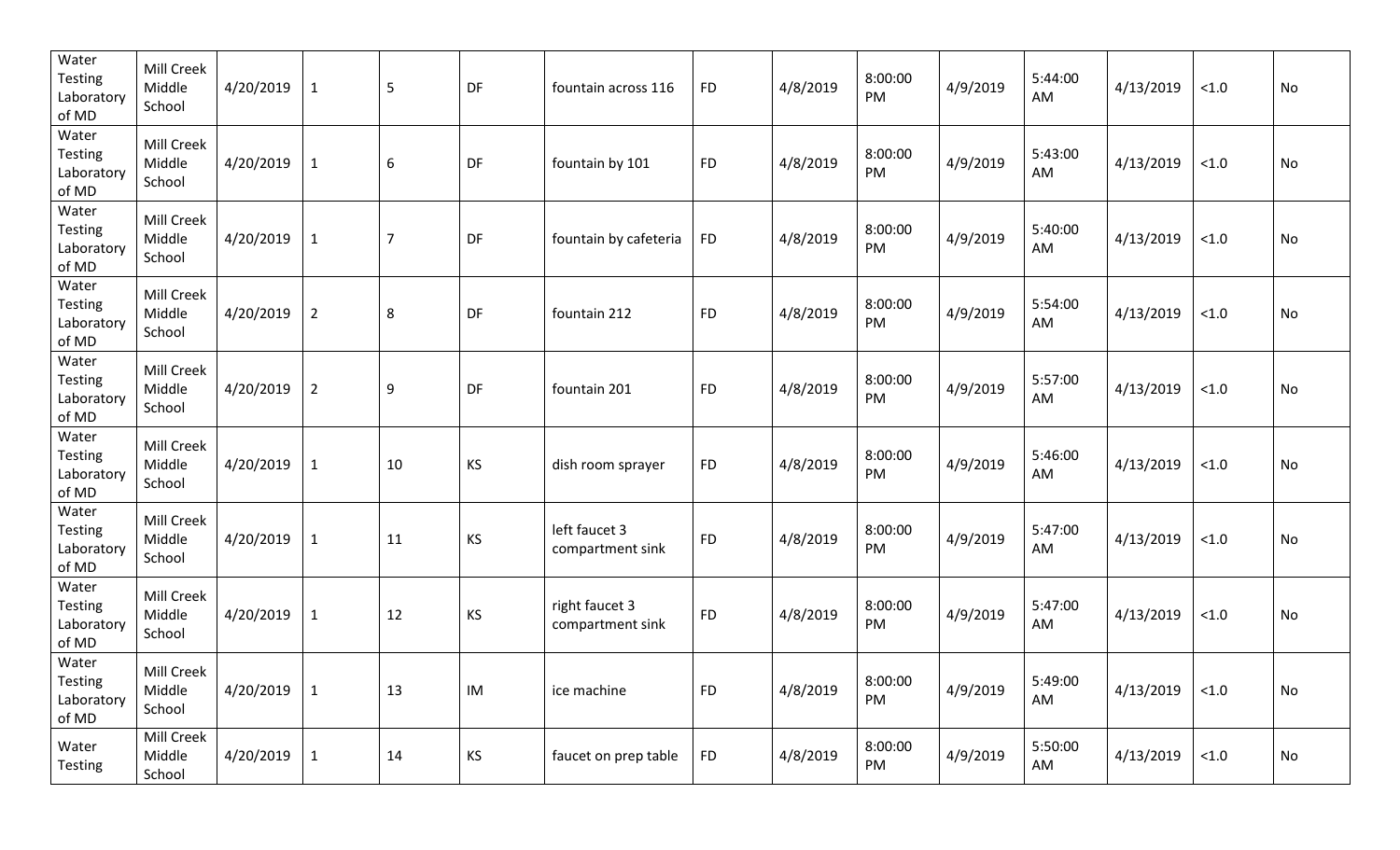| Laboratory<br>of MD                            |                                |           |              |    |           |                                 |           |          |               |          |               |           |       |           |
|------------------------------------------------|--------------------------------|-----------|--------------|----|-----------|---------------------------------|-----------|----------|---------------|----------|---------------|-----------|-------|-----------|
| Water<br>Testing<br>Laboratory<br>of MD        | Mill Creek<br>Middle<br>School | 4/20/2019 | $\mathbf{1}$ | 15 | <b>KS</b> | left kettle                     | <b>FD</b> | 4/8/2019 | 8:00:00<br>PM | 4/9/2019 | 5:50:00<br>AM | 4/13/2019 | 1.7   | <b>No</b> |
| Water<br><b>Testing</b><br>Laboratory<br>of MD | Mill Creek<br>Middle<br>School | 4/20/2019 | $\mathbf{1}$ | 16 | KS        | right kettle                    | <b>FD</b> | 4/8/2019 | 8:00:00<br>PM | 4/9/2019 | 5:51:00<br>AM | 4/13/2019 | 1.0   | No        |
| Water<br><b>Testing</b><br>Laboratory<br>of MD | Mill Creek<br>Middle<br>School | 4/20/2019 | $\mathbf{1}$ | 17 | KS        | left sprayer by walk-<br>in     | <b>FD</b> | 4/8/2019 | 8:00:00<br>PM | 4/9/2019 | 5:52:00<br>AM | 4/13/2019 | 1.6   | No        |
| Water<br><b>Testing</b><br>Laboratory<br>of MD | Mill Creek<br>Middle<br>School | 4/20/2019 | $\mathbf{1}$ | 18 | KS        | right sprayer by<br>walk-in     | <b>FD</b> | 4/8/2019 | 8:00:00<br>PM | 4/9/2019 | 5:53:00<br>AM | 4/13/2019 | 1.8   | No        |
| Water<br><b>Testing</b><br>Laboratory<br>of MD | Mill Creek<br>Middle<br>School | 4/20/2019 | $\mathbf{1}$ | 19 | KS        | faucet on 2<br>compartment sink | <b>FD</b> | 4/8/2019 | 8:00:00<br>PM | 4/9/2019 | 5:53:00<br>AM | 4/13/2019 | < 1.0 | No        |
| Water<br><b>Testing</b><br>Laboratory<br>of MD | Mill Creek<br>Middle<br>School | 4/20/2019 | $\mathbf{1}$ | 20 | CR        | faucet in staff lounge          | <b>FD</b> | 4/8/2019 | 8:00:00<br>PM | 4/9/2019 | 5:44:00<br>AM | 4/13/2019 | < 1.0 | No        |
| Water<br><b>Testing</b><br>Laboratory<br>of MD | Mill Creek<br>Middle<br>School | 4/20/2019 | $\mathbf{1}$ | 21 | <b>CR</b> | faucet in 125                   | <b>FD</b> | 4/8/2019 | 8:00:00<br>PM | 4/9/2019 | 5:42:00<br>AM | 4/13/2019 | < 1.0 | No        |
| Water<br>Testing<br>Laboratory<br>of MD        | Mill Creek<br>Middle<br>School | 4/20/2019 | $\mathbf{1}$ | 22 | <b>CR</b> | faucet in 127                   | <b>FD</b> | 4/8/2019 | 8:00:00<br>PM | 4/9/2019 | 5:43:00<br>AM | 4/13/2019 | < 1.0 | <b>No</b> |
| Water<br>Testing<br>Laboratory<br>of MD        | Mill Creek<br>Middle<br>School | 4/20/2019 | $\mathbf{1}$ | 23 | <b>HE</b> | front left faucet 120           | <b>FD</b> | 4/8/2019 | 8:00:00<br>PM | 4/9/2019 | 5:48:00<br>AM | 4/13/2019 | < 1.0 | <b>No</b> |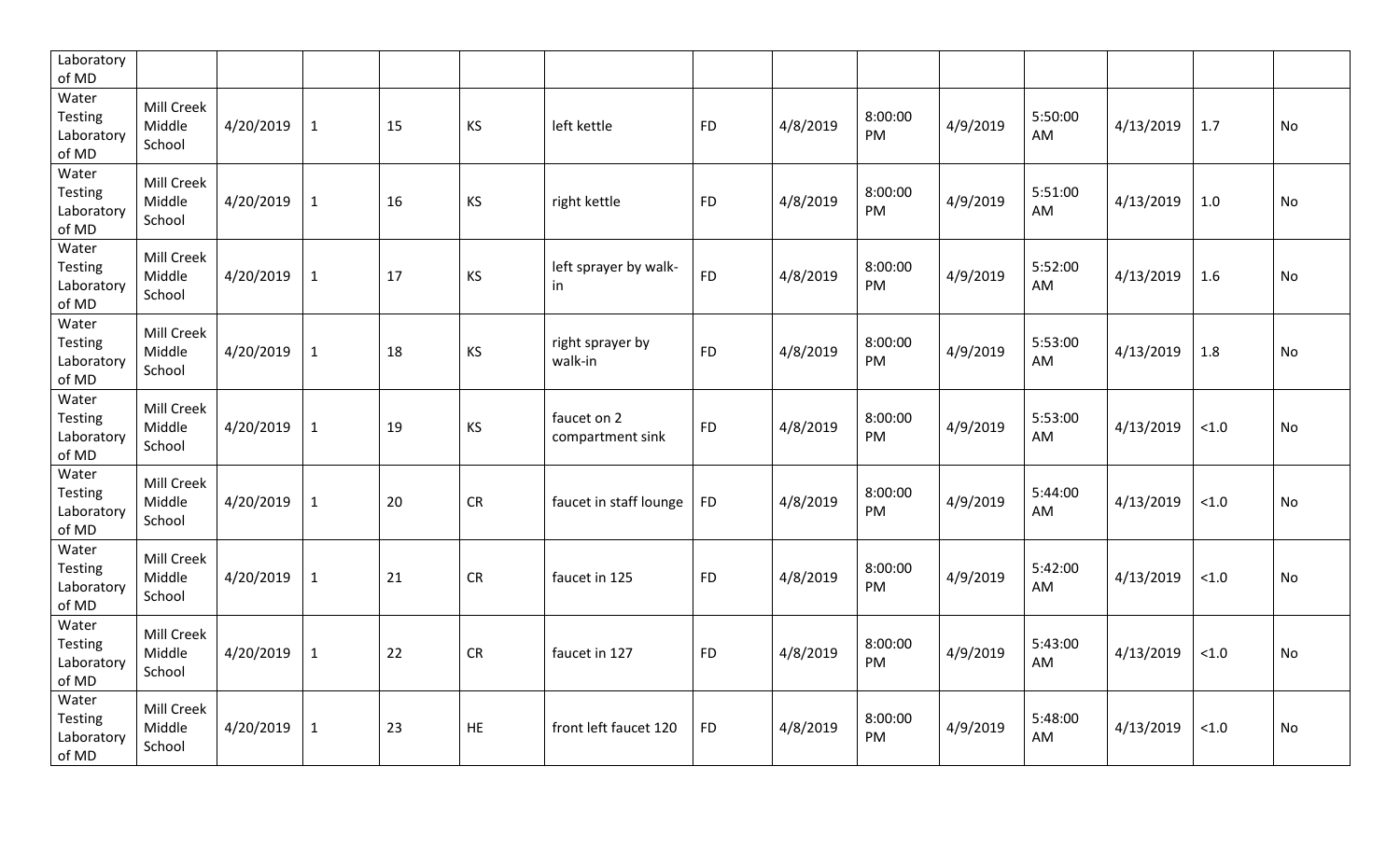| Water<br>Testing<br>Laboratory<br>of MD        | Mill Creek<br>Middle<br>School | 4/20/2019 | $\mathbf{1}$ | 24 | HE         | middle left faucet<br>120   | <b>FD</b> | 4/8/2019 | 8:00:00<br>PM | 4/9/2019 | 5:48:00<br>AM | 4/13/2019 | $<1.0$ | No |
|------------------------------------------------|--------------------------------|-----------|--------------|----|------------|-----------------------------|-----------|----------|---------------|----------|---------------|-----------|--------|----|
| Water<br>Testing<br>Laboratory<br>of MD        | Mill Creek<br>Middle<br>School | 4/20/2019 | $\mathbf{1}$ | 25 | HE         | back left faucet 120        | <b>FD</b> | 4/8/2019 | 8:00:00<br>PM | 4/9/2019 | 5:49:00<br>AM | 4/13/2019 | $<1.0$ | No |
| Water<br>Testing<br>Laboratory<br>of MD        | Mill Creek<br>Middle<br>School | 4/20/2019 | $\mathbf{1}$ | 26 | HE         | middle left faucet<br>120   | <b>FD</b> | 4/8/2019 | 8:00:00<br>PM | 4/9/2019 | 5:49:00<br>AM | 4/13/2019 | $<1.0$ | No |
| Water<br>Testing<br>Laboratory<br>of MD        | Mill Creek<br>Middle<br>School | 4/20/2019 | $\mathbf{1}$ | 27 | HE         | middle center faucet<br>120 | <b>FD</b> | 4/8/2019 | 8:00:00<br>PM | 4/9/2019 | 5:50:00<br>AM | 4/13/2019 | $<1.0$ | No |
| Water<br>Testing<br>Laboratory<br>of MD        | Mill Creek<br>Middle<br>School | 4/20/2019 | $\mathbf{1}$ | 28 | HE         | middle right faucet<br>120  | <b>FD</b> | 4/8/2019 | 8:00:00<br>PM | 4/9/2019 | 5:50:00<br>AM | 4/13/2019 | $<1.0$ | No |
| Water<br>Testing<br>Laboratory<br>of MD        | Mill Creek<br>Middle<br>School | 4/20/2019 | $\mathbf 1$  | 29 | HE         | right middle faucet<br>120  | <b>FD</b> | 4/8/2019 | 8:00:00<br>PM | 4/9/2019 | 5:51:00<br>AM | 4/13/2019 | $<1.0$ | No |
| Water<br>Testing<br>Laboratory<br>of MD        | Mill Creek<br>Middle<br>School | 4/20/2019 | $\mathbf{1}$ | 31 | HE         | far right faucet 120        | <b>FD</b> | 4/8/2019 | 8:00:00<br>PM | 4/9/2019 | 5:51:00<br>AM | 4/13/2019 | 2.1    | No |
| Water<br><b>Testing</b><br>Laboratory<br>of MD | Mill Creek<br>Middle<br>School | 4/20/2019 | $\mathbf 1$  | 32 | CR         | front faucet 111            | <b>FD</b> | 4/8/2019 | 8:00:00<br>PM | 4/9/2019 | 5:46:00<br>AM | 4/13/2019 | $<1.0$ | No |
| Water<br>Testing<br>Laboratory<br>of MD        | Mill Creek<br>Middle<br>School | 4/20/2019 | $\mathbf{1}$ | 33 | ${\sf CR}$ | back faucet 111             | <b>FD</b> | 4/8/2019 | 8:00:00<br>PM | 4/9/2019 | 5:46:00<br>AM | 4/13/2019 | $<1.0$ | No |
| Water<br>Testing                               | Mill Creek<br>Middle<br>School | 4/20/2019 | $\mathbf{1}$ | 34 | ${\sf CR}$ | faucet in 109               | <b>FD</b> | 4/8/2019 | 8:00:00<br>PM | 4/9/2019 | 5:45:00<br>AM | 4/13/2019 | $<1.0$ | No |